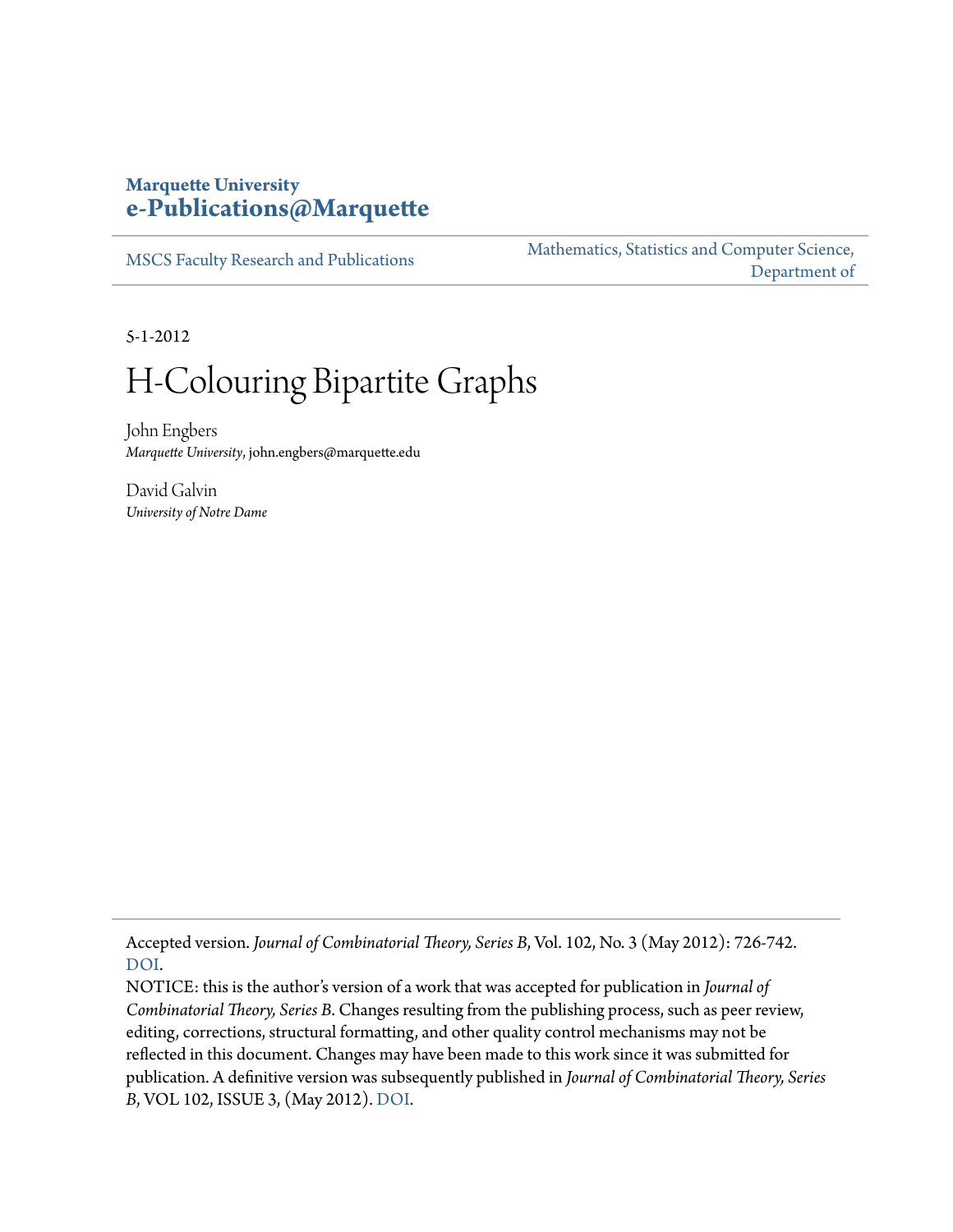## H-colouring bipartite graphs

John Engbers David Galvin

June 14, 2012<sup>∗</sup>

#### Abstract

For graphs  $G$  and  $H$ , an  $H$ -colouring of  $G$  (or homomorphism from  $G$  to  $H$ ) is a function from the vertices of G to the vertices of H that preserves adjacency. H-colourings generalize such graph theory notions as proper colourings and independent sets.

For a given H,  $k \in V(H)$  and G we consider the proportion of vertices of  $G$  that get mapped to  $k$  in a uniformly chosen  $H$ -colouring of G. Our main result concerns this quantity when G is regular and bipartite. We find numbers  $0 \leq a^{-1}(k) \leq a^{+1}(k) \leq 1$  with the property that for all such  $G$ , with high probability the proportion is between  $a^{-}(k)$  and  $a^{+}(k)$ , and we give examples where these extremes are achieved. For many H we have  $a^{-}(k) = a^{+}(k)$  for all k and so in these cases we obtain a quite precise description of the almost sure appearance of a randomly chosen H-colouring.

As a corollary, we show that in a uniform proper q-colouring of a regular bipartite graph, if  $q$  is even then with high probability every colour appears on a proportion close to  $1/q$  of the vertices, while if q is odd then with high probability every colour appears on at least a proportion close to  $1/(q+1)$  of the vertices and at most a proportion close to  $1/(q-1)$  of the vertices.

Our results generalize to natural models of weighted H-colourings, and also to bipartite graphs which are sufficiently close to regular. As an application of this latter extension we describe the typical structure of  $H$ -colourings of graphs which are obtained from  $n$ -regular bipartite

<sup>∗</sup>{jengbers, dgalvin1}@nd.edu; Department of Mathematics, University of Notre Dame, Notre Dame IN 46556. Galvin in part supported by National Security Agency grant H98230-10-1-0364.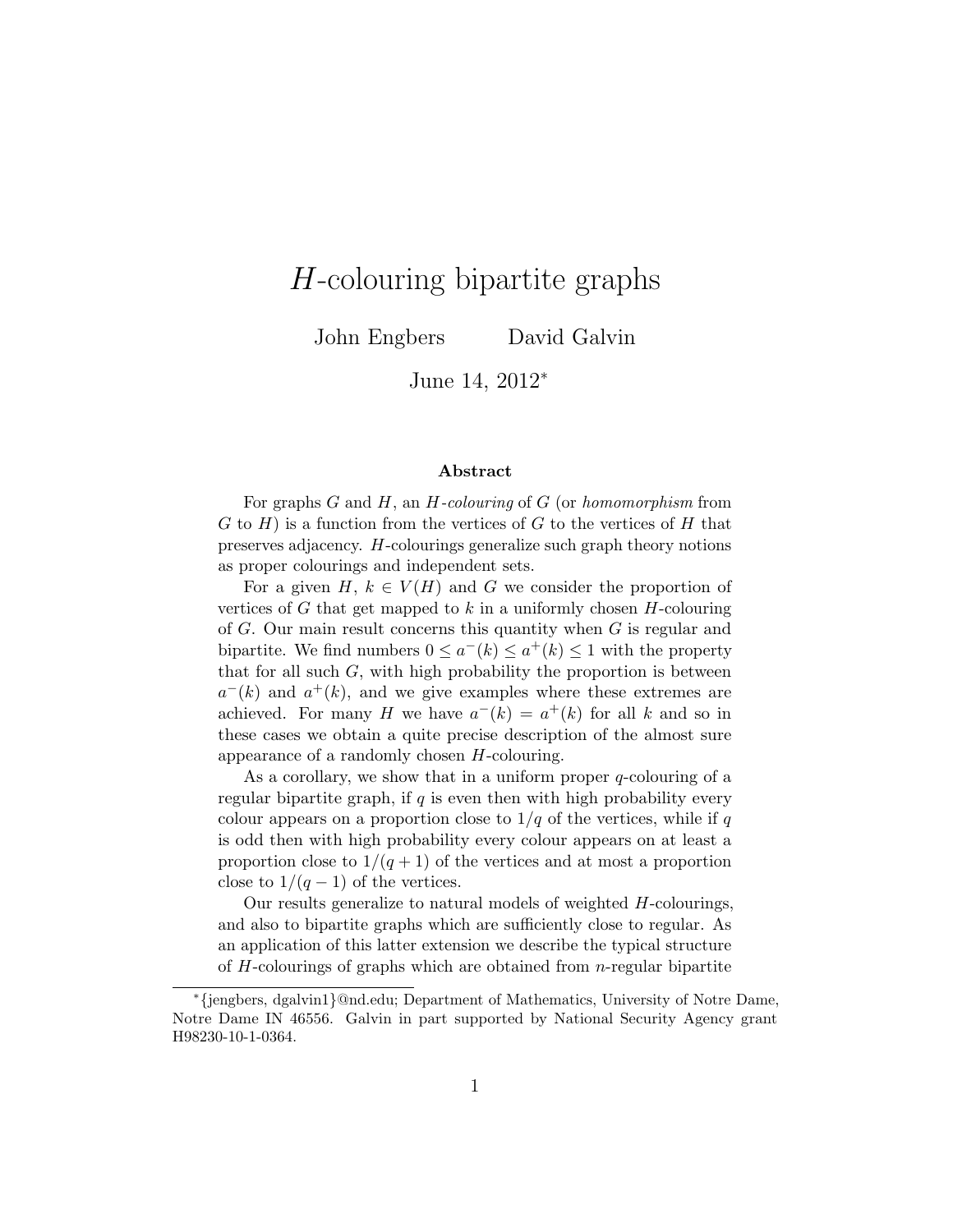graphs by percolation, and we show that  $p = 1/n$  is a threshold function across which the typical structure changes.

The approach is through entropy, and extends work of J. Kahn, who considered the size of a randomly chosen independent set of a regular bipartite graph.

#### 1 Introduction and statement of results

Let  $G = (V(G), E(G))$  be a simple, loopless, finite graph, and let  $H =$  $(V(H), E(H))$  be a finite graph without multiple edges but perhaps with loops. An  $H$ -colouring of  $G$ , or homomorphism from  $G$  to  $H$ , is a function from  $V(G)$  to  $V(H)$  that preserves adjacency. The set of H-colourings of G is thus

 $Hom(G, H) = \{f : V(G) \rightarrow V(H) : uv \in E(G) \Rightarrow f(u)f(v) \in E(H)\}.$ 

H-colourings generalize a number of important graph theory notions. For example, when H is the complete graph on q vertices,  $Hom(G, H)$  coincides with the set of proper  $q$ -colourings of  $G$ , and when  $H$  consists of two vertices joined by an edge, with a loop at one of the vertices, then  $\text{Hom}(G, H)$  may be identified with the set of independent sets of  $G$ , via the preimage of the unlooped vertex.

H-colourings have a natural statistical physics interpretation as configurations in hard-constraint spin models. Here, the vertices of G are thought of as sites that are occupied by particles, with edges of G representing pairs of bonded sites. The vertices of  $H$  are the different types of particles (or spins), and the occupation rule is that bonded sites must be occupied by pairs of particles that are adjacent in  $H$ . A legal configuration in such a spin model is exactly an  $H$ -colouring of  $G$ .

From the statistical physics standpoint, there is a very natural family of probability distributions that can be put on  $Hom(G, H)$ . Fix a set of positive weights  $\Lambda = {\lambda_i : i \in V(H)}$  indexed by the vertices of H. We think of the magnitude of  $\lambda_k$  as measuring how likely particle k is to appear at each site. This can be formalized by giving each  $f \in Hom(G, H)$  weight  $w_{\Lambda}(f) = \prod_{v \in V(G)} \lambda_{f(v)}$  and probability

$$
p_{\Lambda}(f) = \frac{w_{\Lambda}(f)}{Z_{\Lambda}(G, H)}
$$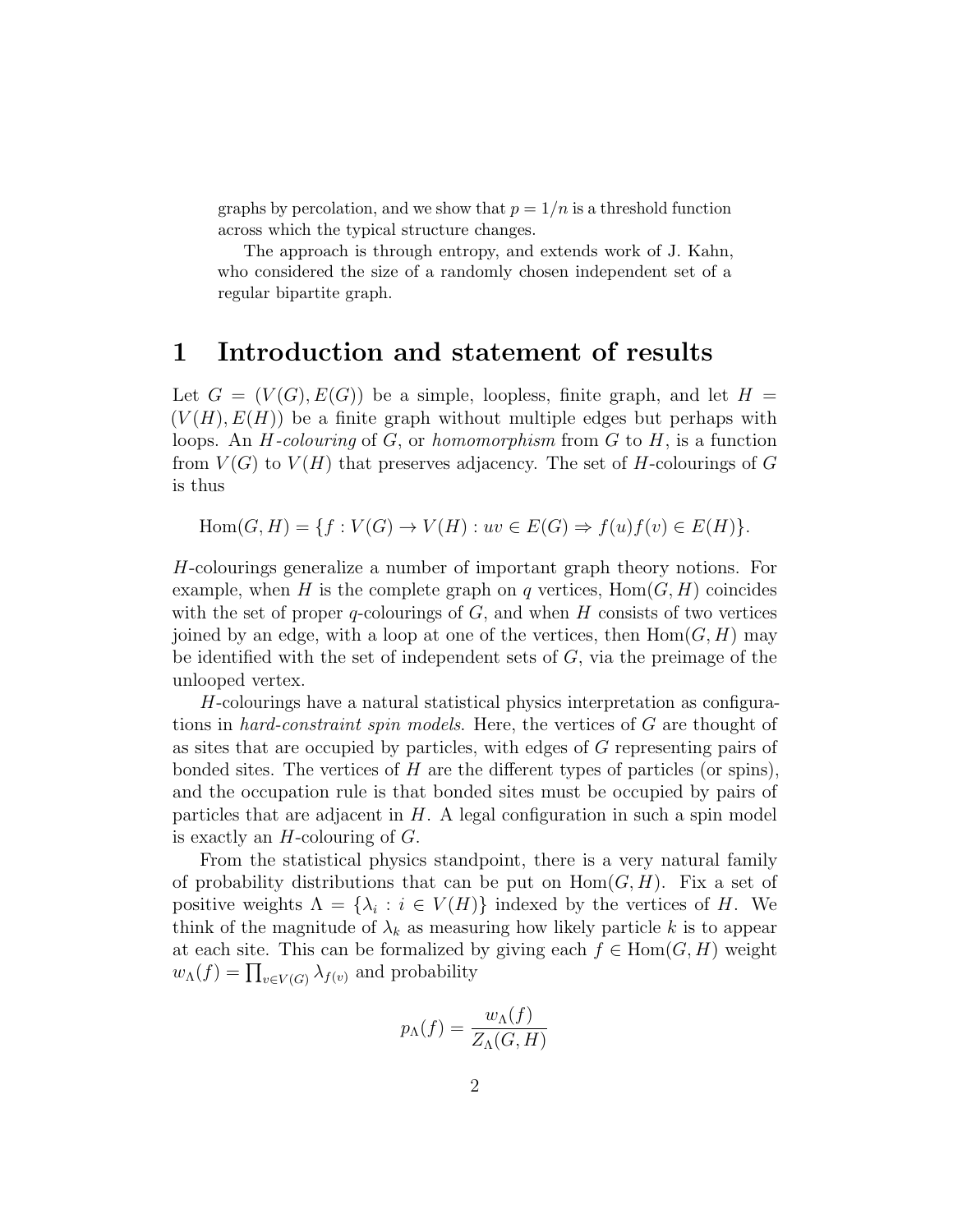where  $Z_{\Lambda}(G,H) = \sum_{f \in \text{Hom}(G,H)} w_{\Lambda}(f)$  is the appropriate normalizing constant or partition function of the model. For an introduction to statistical physics spin models from a combinatorial perspective, see for example [3].

The question to be addressed in this paper is the following. What can be said about an f that is drawn from  $\text{Hom}(G, H)$  according to the distribution  $p_{\Lambda}$ ? Specifically, for each  $f \in \text{Hom}(G, H)$  and  $k \in V(H)$  set

$$
s(k, f) = \frac{|f^{-1}(k)|}{|V(G)|}
$$

and

$$
\bar{p}_{\Lambda}(k) = \frac{1}{|V(G)|} \sum_{v \in V(G)} p_{\Lambda}(f(v) = k) \ \left(= E_{\Lambda}(s(k, f))\right).
$$

The aim of this paper is to give fairly precise estimates for  $\bar{p}_{\Lambda}(k)$  and the distribution of  $s(k, f)$  for f chosen according to  $p_{\Lambda}$ , when G is bipartite and either regular or sufficiently close to regular.

The point of departure for this work is a result of Kahn on the hard-core model. When  $H = H_{ind}$  with  $V(H_{ind}) = \{0, 1\}$  and  $E(H_{ind}) = \{00, 01\},$ the set of vertices of  $G$  mapped to 1 forms an independent set in  $G$ , and  $Hom(G, H_{ind})$  can be identified with  $\mathcal{I}(G)$ , the set of independent sets in G. For each  $\lambda > 0$ , the *hard-core* model on G is the probability distribution hc( $\lambda$ ) on  $\mathcal{I}(G)$  that assigns to each  $I \in \mathcal{I}(G)$  a probability proportional to  $\lambda^{|I|}$ . One of the oldest and most studied spin models in statistical physics, this is a simple mathematical model of the occupation of space (represented by  $G$ ) by particles of non-negligible size. The model can easily be realized as a spin model of the kind described above by assigning weights  $\lambda_0 = 1$  and  $\lambda_1 = \lambda$  to the vertices of  $H_{\text{ind}}$ .

Kahn [7] studied this model on a regular bipartite graph G. He proved that for all fixed  $\lambda > 0$ , the model exhibits a *phase coexistence* in the sense that if G has equipartition  $\mathcal{E} \cup \mathcal{O}$  then most hc( $\lambda$ ) independent sets tend to come either mostly from  $\mathcal E$  or mostly from  $\mathcal O$ , in the sense that the size of an independent set chosen according to  $\text{hc}(\lambda)$  is concentrated close to  $\lambda/(2(1+\lambda))$ , which is exactly the expected size of an independent set chosen according to the distribution that half the time picks a  $\text{hc}(\lambda)$  independent set from  $\mathcal E$  and half the time picks from  $\mathcal O$ . The following theorem ([7, Theorem 1.4 & Corollary 1.5]) formalizes this.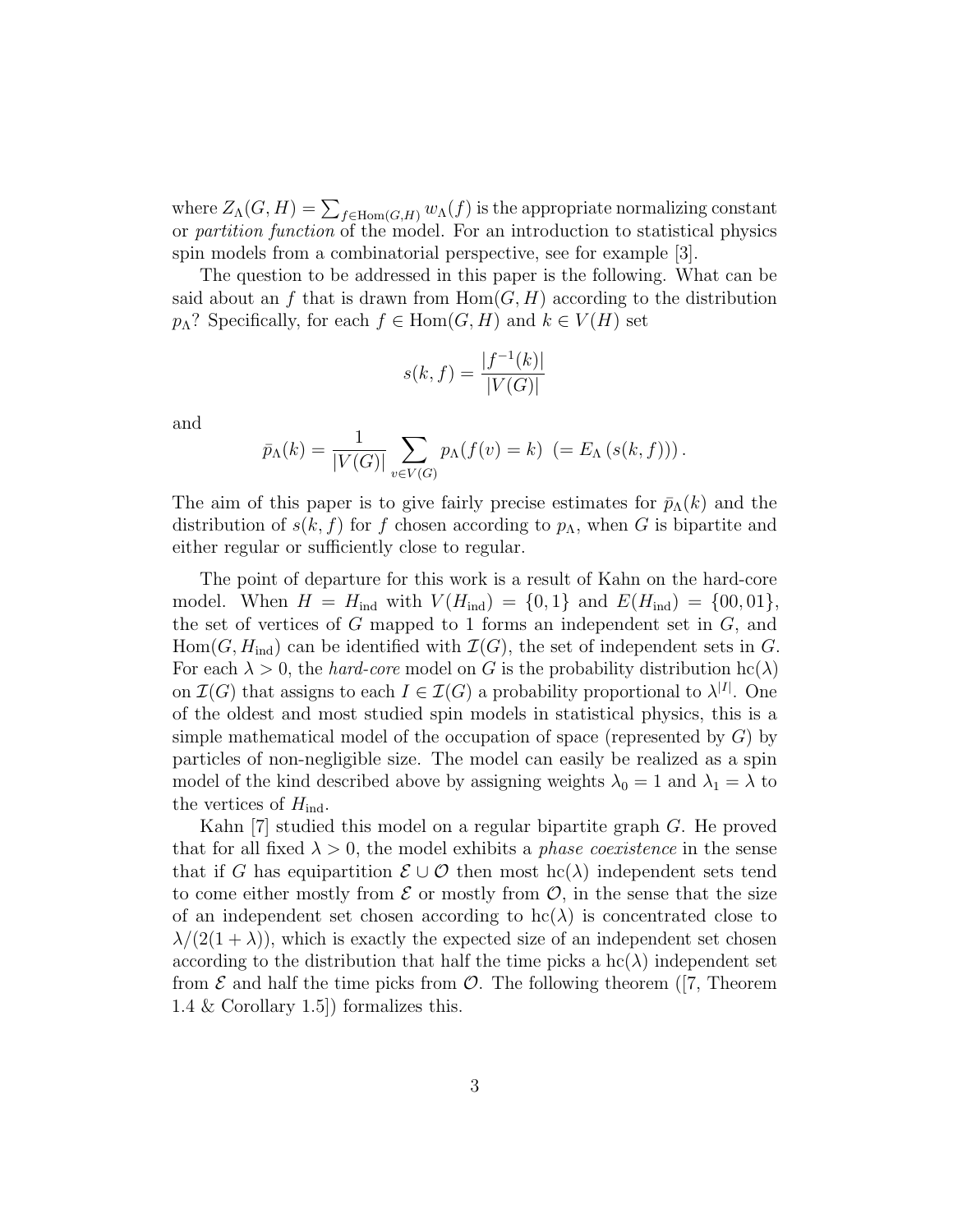**Theorem 1.1** Let  $\lambda > 0$  be fixed. There are positive constants  $c_1$ ,  $c_2$ ,  $c_3$  and  $c_4$  (depending on  $\lambda$ ) such that for every d-regular bipartite graph  $G$  on  $N$ vertices, the following two statements hold. Firstly, for every  $\varepsilon \geq c_1/\sqrt{d}$ , if I is chosen from  $\mathcal{I}(G)$  according to the distribution  $\mathrm{hc}(\lambda)$  then

$$
\Pr\left(\left||I| - \frac{\lambda N}{2(1+\lambda)}\right| \ge \varepsilon N\right) \le c_2 \varepsilon^{-1} 2^{-c_3 \varepsilon^2 N}.
$$

Secondly,

where

$$
\left| \frac{E(|I|)}{N} - \frac{\lambda}{2(1+\lambda)} \right| \le c_4 \zeta
$$
  

$$
\zeta = \max \left\{ \frac{1}{\sqrt{d}}, \sqrt{\frac{\log N}{N}} \right\}.
$$
 (1)

In particular, a uniformly chosen independent set  $(\lambda = 1)$  from a regular bipartite graph consists, with high probability, of close to one quarter of the vertices. While this corollary may seem more natural than the formulation of Theorem 1.1, it is worth noting that in order to prove the theorem in the special case of  $\lambda = 1$  it is necessary (at least using the entropy methods of [7]) to pass to the more general weighted model first. Similarly, it might seem more natural in the present paper to focus on the structure of uniform H-colourings, but we are unable to obtain any results without introducing weights.

From (1) we see that Theorem 1.1 only gives a concentration result when we consider families of graphs with  $d$  going to infinity. This is not just an artifact of the proof. For families of graphs with  $d$  fixed (and only  $N$  going to infinity), the behavior of  $E(|I|)/N$  depends very much on the particular choice of family. As an example, consider the case  $d = 2$ . If  $G_N$  is the disjoint union of  $N/4$  copies of the cycle  $C_4$ , and I is chosen uniformly from  $\mathcal{I}(G)$ , then  $E(|I|)/N$  is easily seen to be concentrated close to 2/7. If, however,  $G_N$  is the disjoint union of  $N/6$  copies of the cycle  $C_6$ , then  $E(|I|)/N$  is concentrated close to 5/18. For this reason we implicitly assume throughout that d is going to infinity.

We now set up some notation that allows us to state our main result, which is an extension of Theorem 1.1 to arbitrary weighted  $H$ -colourings. From now on, whenever H and  $\Lambda$  are mentioned, it will be assumed that H is a finite graph without multiple edges but perhaps with loops, and that  $\Lambda$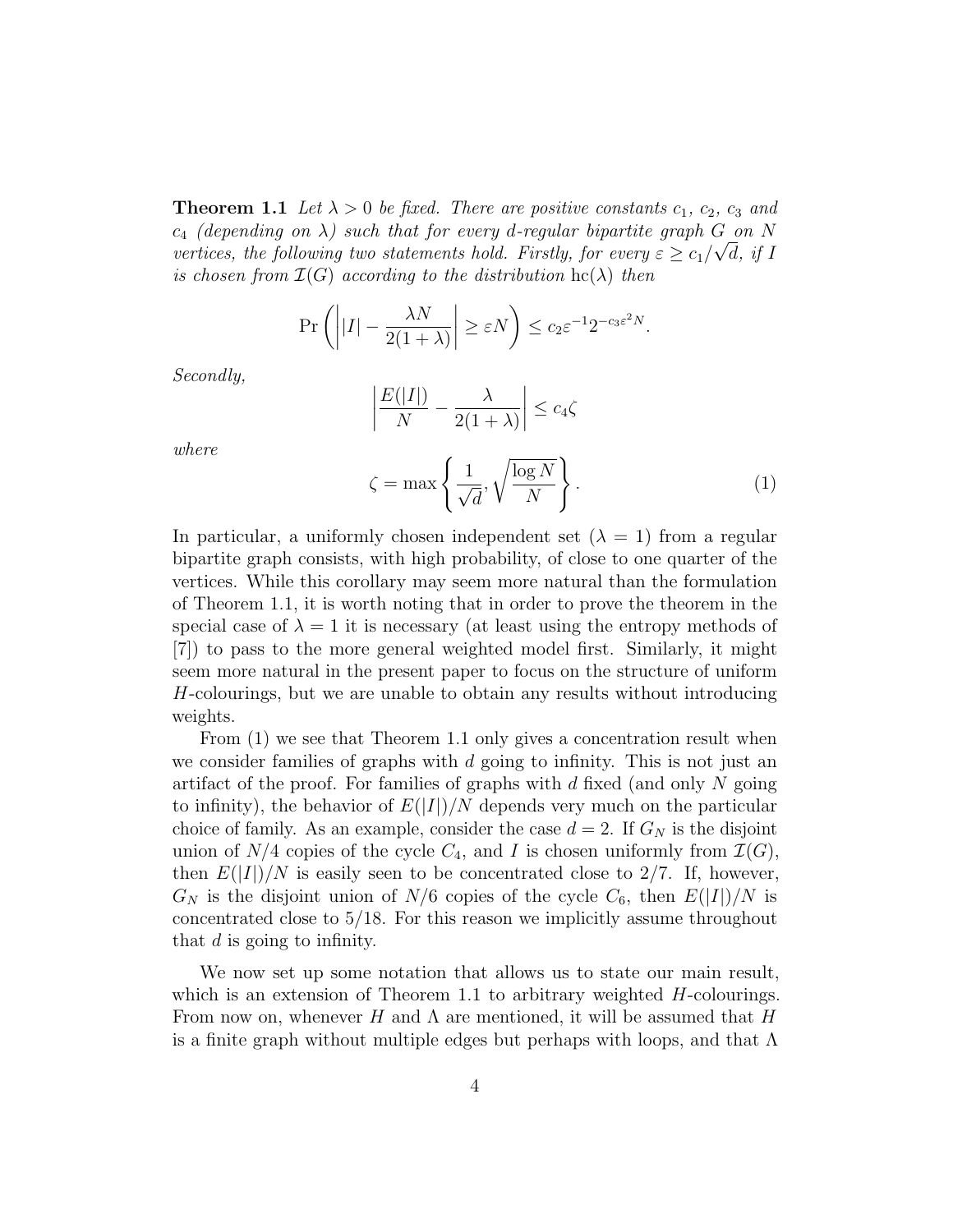is a set of positive weights indexed by the vertices of H. For  $A, B \subseteq V(H)$ write  $A \sim B$  if for all  $u \in A$  and  $v \in B$  we have  $uv \in E(H)$ , and set

$$
\eta_{\Lambda}(H) = \max \{ w_{\Lambda}(A) w_{\Lambda}(B) : A \sim B \}
$$

where  $w_{\Lambda}(\cdot) = \sum_{i \in \Lambda} \lambda_i$ . Then set

$$
\mathcal{M}_{\Lambda}(H) = \{ (A, B) \in V(H)^2 : A \sim B, w_{\Lambda}(A)w_{\Lambda}(B) = \eta_{\Lambda}(H) \}.
$$

Next define

$$
a_{\Lambda}^{+}(k) = \frac{\max \left\{ w_{\Lambda}(A)\lambda_{k}\mathbf{1}_{\{k\in B\}} + w_{\Lambda}(B)\lambda_{k}\mathbf{1}_{\{k\in A\}} : (A, B) \in \mathcal{M}_{\Lambda}(H) \right\}}{2\eta_{\Lambda}(H)}
$$

and define  $a_{\Lambda}^ \overline{\Lambda}(k)$  similarly, with max replaced by min. (After the statement of Theorem 1.4, we will give some explicit examples to illuminate these definitions.) Note that if k does not appear in any  $(A, B) \in \mathcal{M}_{\Lambda}(H)$  then  $a_{\Lambda}^+$  $\Lambda^+(k) = 0$  and that if there is a pair  $(A, B) \in \mathcal{M}_{\Lambda}(H)$  in which k does not appear then  $a_{\Lambda}^ \overline{\Lambda}(k) = 0$ . Note also that  $a_{\Lambda}^{-}$  $\overline{\Lambda}(k) \leq a_{\Lambda}^+$  $_{\Lambda}^{+}(k)$ . Finally, note that  $a_{\Lambda}^+$  $_{\Lambda}^{+}(k)$  and  $a_{\Lambda}^{-}$  $\overline{\Lambda}(k)$  both take the form

$$
\frac{\lambda_k \mathbf{1}_{\{k \in A\}}}{2w_\Lambda(A)} + \frac{\lambda_k \mathbf{1}_{\{k \in B\}}}{2w_\Lambda(B)}
$$

for some  $(A, B) \in \mathcal{M}_{\Lambda}(H)$ . We may interpret this quantity as the expected proportion of vertices mapped to k in a  $p_{\Lambda}$ -chosen H-colouring subject to the condition that all vertices from one partition class of  $G$  get mapped to  $A$  and all from the other class get mapped to  $B$ ; we will refer to such a colouring as a pure- $(A, B)$  colouring. Finally, for every  $\varepsilon > 0$  and  $k \in V(H)$  define

$$
I_k(\varepsilon) = [0, a_{\Lambda}^-(k) - \varepsilon) \cup (a_{\Lambda}^+(k) + \varepsilon, 1].
$$

Before stating our main result, we motivate it by considering weighted H-colourings of  $K_{d,d}$ , the complete bipartite graph with d vertices in each partition class, for some fixed H and Λ. The adjacency structure of  $K_{d,d}$ ensures that all *H*-colourings are pure- $(A, B)$  for some  $(A, B)$  with  $A \sim B$ , and that moreover all but a vanishing proportion (in d) of  $Z<sub>\Lambda</sub>(K<sub>d,d</sub>, H)$  comes from pure- $(A, B)$  colourings for some  $(A, B) \in \mathcal{M}_{\Lambda}(H)$ . It follows that for each  $k \in V(H)$ , in an H-colouring chosen according to  $p_{\Lambda}$  we have that with probability  $1 - o(1)$  the proportion of vertices of  $K_{d,d}$  mapped to k will be between  $a_{\Lambda}^ \overline{\Lambda}(k) - o(1)$  and  $a_{\Lambda}^{+}$  ${}_{\Lambda}^{+}(k) + o(1)$ . Our main result, which we now state, asserts that this property of  $K_{d,d}$  is essentially shared by all d-regular graphs.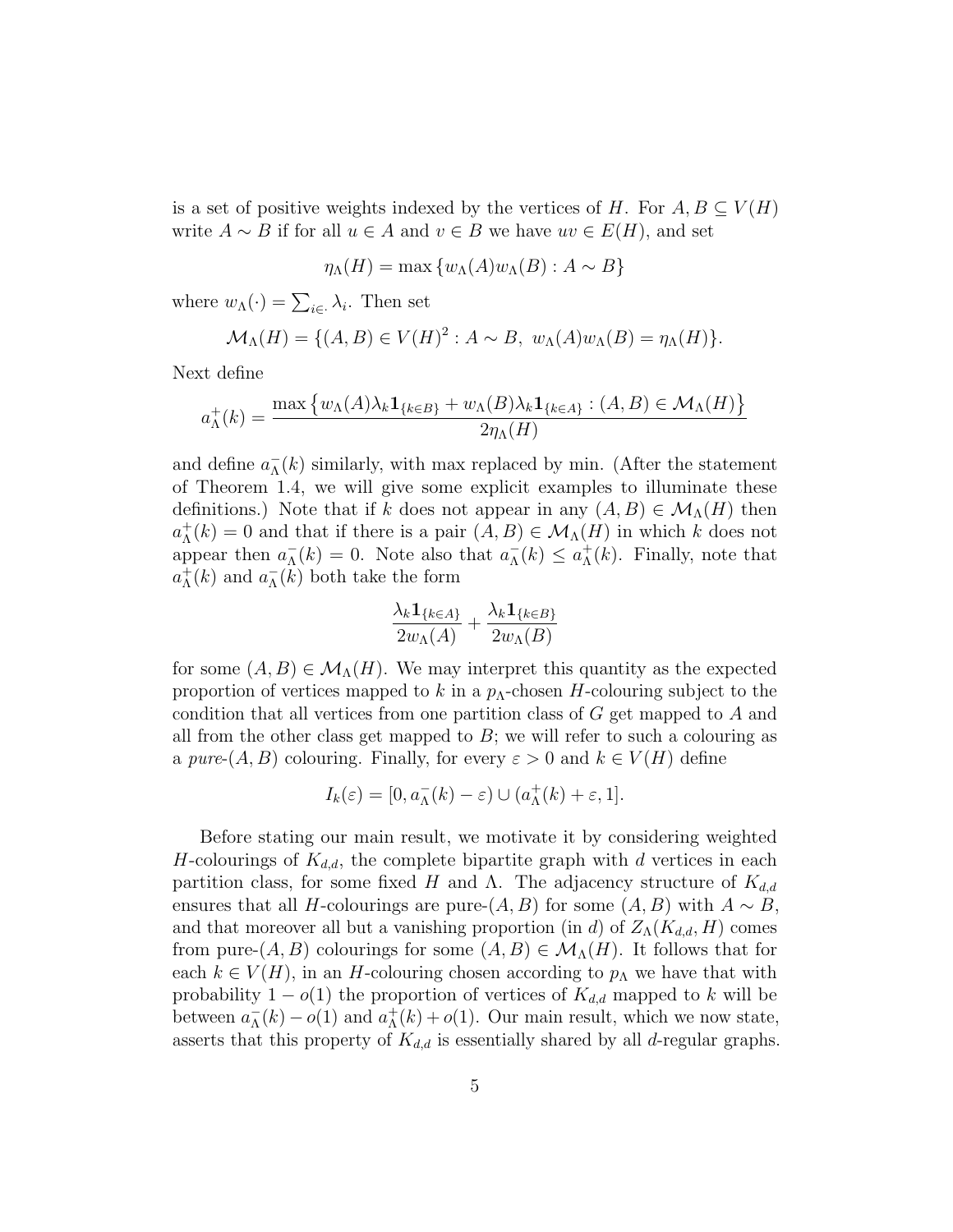**Theorem 1.2** Fix H and  $\Lambda$ . There are positive constants  $c_1$ ,  $c_2$ ,  $c_3$  and  $c_4$ (depending on H and  $\Lambda$ ) such that for every d-regular bipartite graph G on N vertices, the following two statements hold. Firstly, for every  $\varepsilon \geq c_1/\sqrt{d}$ and  $k \in V(H)$  we have

$$
p_{\Lambda}\left(s(k,f)\in I_k(\varepsilon)\right) \le c_2 \varepsilon^{-1} 2^{-c_3 \varepsilon^2 N}.\tag{2}
$$

Secondly, for each  $k \in V(H)$  we have

$$
\bar{p}_{\Lambda}(k) \in \left[a_{\Lambda}^{-}(k) - c_{4}\zeta, a_{\Lambda}^{+}(k) + c_{4}\zeta\right]
$$
\n(3)

where  $\zeta$  is as defined in (1).

In other words, for regular bipartite G the distribution  $p_{\Lambda}$  is concentrated on H-colourings for which, for every  $k \in V(H)$ , the proportion of vertices mapped to k is roughly between  $a_{\Lambda}^ _{\Lambda}^{-}(k)$  and  $a_{\Lambda}^{+}$  $^+_\Lambda(k)$ .

The proof of Theorem 1.2 goes along the following lines. We upper bound the contribution to  $Z_{\Lambda}(G, H)$  from those  $f \in \text{Hom}(G, H)$  with  $|f^{-1}(k)|/N =$  $\gamma \geq a^+(k) + \varepsilon$  by  $Z_{\Lambda(k,\delta)}(G,H)/(1+\delta)^{\gamma N}$  for some suitably small  $\delta > 0$  (where  $\Lambda(k,\delta)$  is obtained from  $\Lambda$  by multiplying  $\lambda_k$  by  $1+\delta$  and leaving all other  $\lambda_i$ unchanged). We in turn upper bound  $Z_{\Lambda(k,\delta)}(G, H)$  using a result of Galvin and Tetali [6] to the effect that for all H and  $\Lambda$  and all d-regular bipartite graphs  $G$  on  $N$  vertices we have

$$
Z_{\Lambda}(G, H) \le Z_{\Lambda}(K_{d,d}, H)^{\frac{N}{2d}} \tag{4}
$$

(where recall  $K_{d,d}$  is the complete bipartite graph with d vertices in each partition class). We upper bound  $Z_{\Lambda(k,\delta)}(K_{d,d}, H)$  in terms of  $\eta_{\Lambda(k,\delta)}(H)$ , and in the end we get, using our choice of  $a<sub>\Lambda</sub>^+$  $_{\Lambda}^{+}(k)$  and for some sufficiently small  $\delta$ , an upper bound on the contribution that is significantly smaller than a trivial lower bound on  $Z_{\Lambda}(G, H)$ , showing that those  $f \in \text{Hom}(G, H)$  with  $|f^{-1}(k)|/N \geq a^+(k) + \varepsilon$  do not contribute greatly to the partition function. The same strategy works for  $|f^{-1}(k)|/N$  falling significantly below  $a^{-}(k)$ . The details (in the more general setting of Theorem 1.6) are given in Section 3.

When  $a_{\Lambda}^ \overline{\Lambda}^{(k)} = a_{\Lambda}^{+}$  $\Lambda(k)$  for all k, we obtain a single vector around which  $(s(k, f) : k \in V(H))$  is concentrated for f chosen according to  $p_{\Lambda}$ .

Corollary 1.3 Fix H and Λ. Suppose that for all  $k \in V(H)$  there is an  $a_{\Lambda}(k)$ such that  $a_{\Lambda}^ \overline{\Lambda}(\overline{k}) = a_{\Lambda}^+$  $\Lambda(\kappa) = a_{\Lambda}(\kappa)$ . Then there are positive constants  $c_1, c_2, c_3$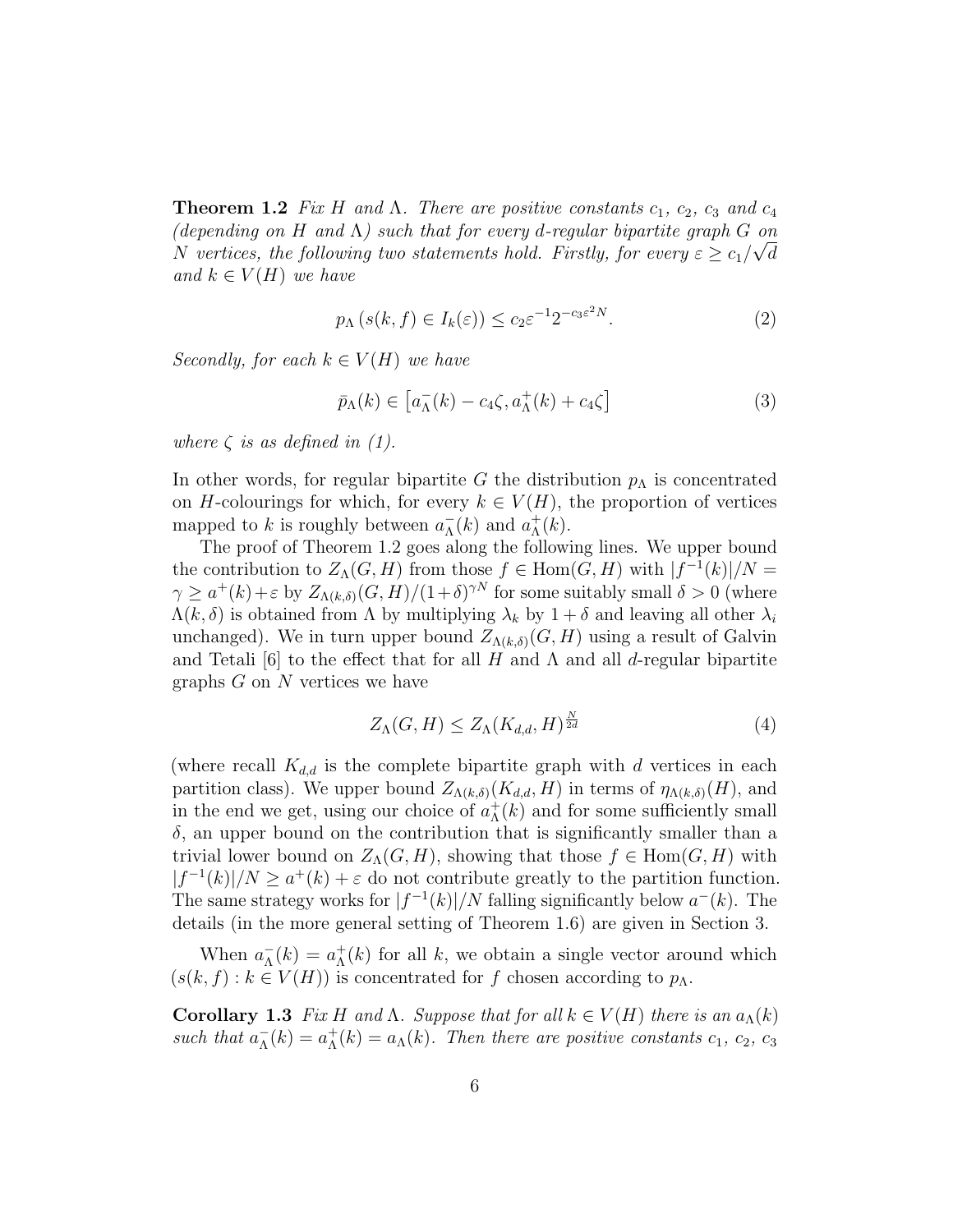and  $c_4$  (depending on H and  $\Lambda$ ) such that for every d-regular, bipartite graph G on N vertices the following two statements hold. Firstly, for  $\varepsilon \geq c_1/\sqrt{d}$ we have

$$
p_{\Lambda} (||(s(k, f))_{k \in V(H)} - (a_{\Lambda}(k))_{k \in V(H)}||_{\infty} \geq \varepsilon) \leq c_2 \varepsilon^{-1} 2^{-c_3 \varepsilon^2 N}.
$$

Secondly, we have

$$
\left| \left| (\bar{p}_\Lambda(k))_{k \in V(H)} - (a_\Lambda(k))_{k \in V(H)} \right| \right|_\infty \le c_4 \zeta
$$

with  $\zeta$  as in (1).

A situation in which Corollary 1.3 applies is when either  $\mathcal{M}_{\Lambda}(H) = \{(A, A)\}\$ or  $\mathcal{M}_{\Lambda}(H) = \{(A, B), (B, A)\}\$  (for some  $A \neq B$ ). This is in a sense the generic situation. Indeed, for every H, if the weights  $\lambda_i$  are chosen from any continuous distribution supported on  $\{x \in \mathbb{R}^{|V(H)|} : x > 0\}$ , then with probability 1 we will have  $\mathcal{M}_{\Lambda}(H)$  of the form described. As we will see in Example C below, Corollary 1.3 also applies in some other natural situations.

The gap between  $a_{\Lambda}^ _{\Lambda}^{-}(k)$  and  $a_{\Lambda}^{+}$  $\Lambda(k)$  (if there is one) cannot be closed in general, as the first part of the following theorem shows.

**Theorem 1.4** Fix H and  $\Lambda$ . There is a family  ${G_d}_{d=1}^{\infty}$  of d-regular bipartite graphs, a function  $g(d) = o(1)$  and a positive constant c (depending on H and  $\Lambda$ ) such that for each  $k \in V(H)$ ,

$$
p_{\Lambda} \left( \left| s(k, f) - a_{\Lambda}^{+}(k) \right| \le g(d) \right) \}
$$
  
\n $p_{\Lambda} \left( \left| s(k, f) - a_{\Lambda}^{-}(k) \right| \le g(d) \right) \} \ge c - g(d).$ 

There is also a family  ${G'_d}_{d=1}^{\infty}$  of d-regular bipartite graphs, a function  $g(d)$  =  $o(1)$  and (for each  $k \in V(H)$ ) an  $a_{\Lambda}(k)$  satisfying  $a_{\Lambda}^ \overline{\Lambda}_\Lambda(k) \leq a_\Lambda(k) \leq a_\Lambda^+$  $^+_\Lambda(k)$ such that for each k,

$$
p_{\Lambda}\left(|s(k,f)-a_{\Lambda}(k)|\leq g(d)\right)\geq 1-g(d)
$$

and

$$
|\bar{p}_{\Lambda}(k) - a_{\Lambda}(k)| \le g(d).
$$

We prove Theorem 1.4 in Section 5. The graphs  $G_d$  we exhibit will be suitably chosen random regular graphs, and we will use the expansion of these graphs to show that all but  $o(1)$  of  $p_{\Lambda}$  is concentrated on pure- $(A, B)$  colourings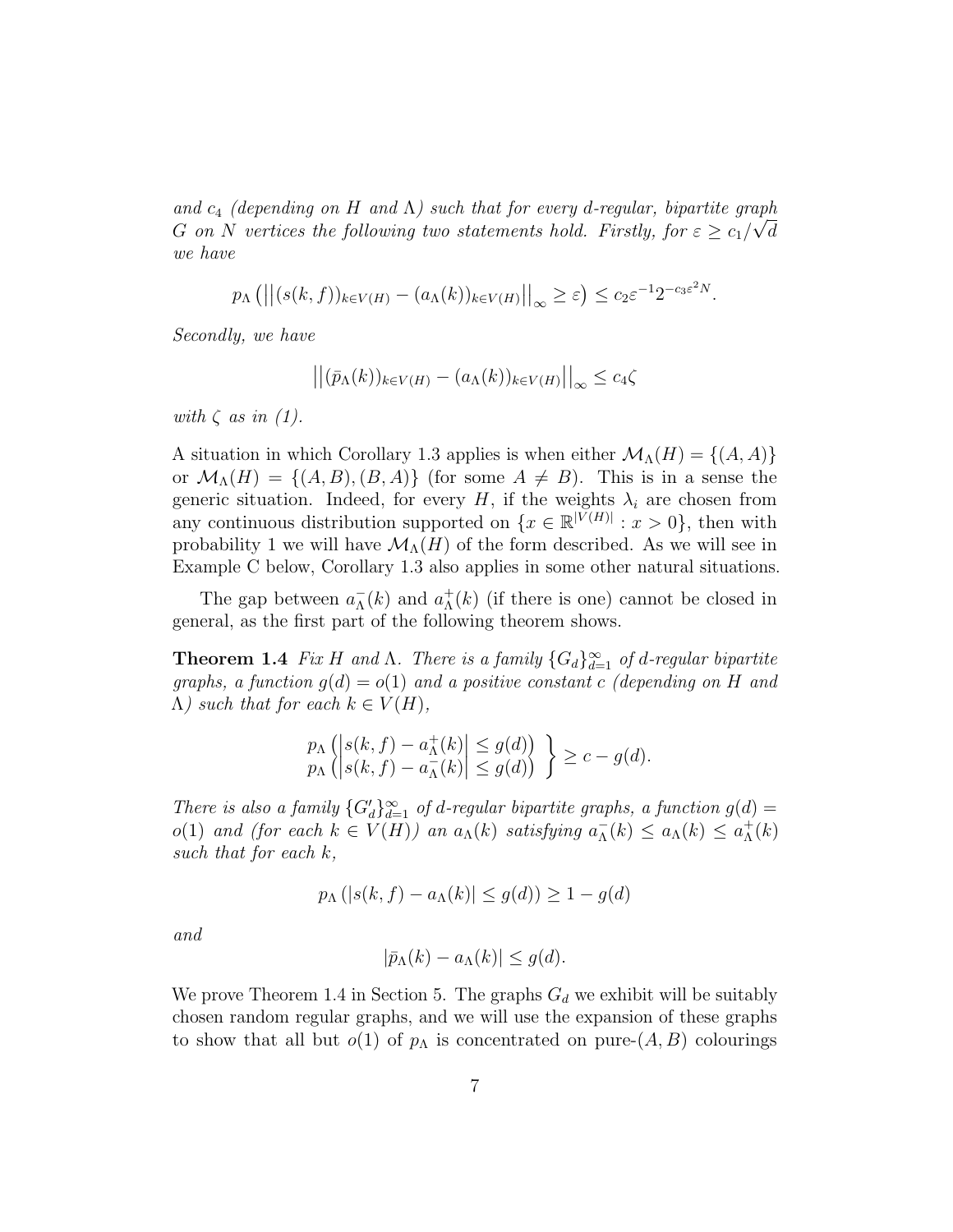for  $(A, B) \in \mathcal{M}_{\Lambda}(H)$ . The graphs  $G'_{d}$  will be disjoint unions of complete bipartite graphs on 2d vertices. Basic concentration estimates together with the independence of the components will give the claimed result.

We now explore the consequences of Theorem 1.2 for some specific choices of  $H$  and  $\Lambda$ .

**Example A** (Hard-core model) Let  $H = H_{ind}$  be as described earlier, with  $\lambda_0 = 1$  and  $\lambda_1 = \lambda$ . We have seen that an element of  $Hom(G, H_{\text{ind}})$  chosen according to  $p_{\Lambda}$  is a configuration in the hard-core model on G with activity λ. With these choices we have  $\mathcal{M}_{\Lambda}(H_{\text{ind}}) = \{(\{0\}, \{0, 1\}), (\{0, 1\}, \{0\})\}$  and

$$
a_{\Lambda}^-(1) = a_{\Lambda}^+(1) = \frac{\lambda}{2(1+\lambda)}
$$

and so Theorem 1.2 indeed generalizes Theorem 1.1, as claimed.

**Example B** (Multistate hard-core model) Let  $H = H_k$  be the graph on vertex set  $\{0, \ldots, k\}$  with  $ij \in E(H)$  if and only if  $i + j \leq k$ , and  $\lambda_i = \lambda^i$  for some fixed  $\lambda > 0$ . An element of Hom $(G, H_k)$  chosen according to  $p_\Lambda$  is exactly a configuration of the multistate hard-core (or multicast communications) model on G with activity  $\lambda$ . This model allows multiple particles (up to and including  $k$ ) at each site, with the restriction that there are no more than k particles in total across each edge. A generalization of the hard-core model (the case  $k = 1$ ), it has been studied in a variety of contexts: in communications [12], statistical physics [10] and combinatorics [5]. For  $k$  even the unique pair  $(A, B) \in \mathcal{M}_{\Lambda}(H_k)$  has  $A = B = \{1, \ldots, k/2\}$ , while for k odd, say  $k = 2\ell + 1$ , we have  $\mathcal{M}_{\Lambda}(H_k) = \{(A, B), (B, A)\}\$  with  $A = \{1, ..., \ell\}$ and  $B = \{1, \ldots, \ell + 1\}$ . In either case Corollary 1.3 shows that for this model  $(s(k, f): k \in V(H)$  is concentrated close to a single value for f chosen according to  $p_{\Lambda}$ .

**Example C** (Uniform proper q-colourings) Let  $H = K_q$ , the complete graph on q vertices, and  $\Lambda = (1, \ldots, 1)$ . An element of  $\text{Hom}(G, K_q)$  chosen according to  $p_{\Lambda}$  corresponds to a uniform proper q-colouring of G. In this case elements of  $\mathcal{M}_{\Lambda}(K_q)$  consist of all partitions of  $V(K_q)$  into two classes as near equal in size as possible, and an easy calculation gives that for all colours k

$$
a_{\Lambda}^{-}(k) = \frac{1}{2\lceil q/2 \rceil}
$$
 and  $a_{\Lambda}^{+}(k) = \frac{1}{2\lfloor q/2 \rfloor}$ 

so that in particular  $a_{\Lambda}^ \overline{\Lambda}(\overline{k}) = a_{\Lambda}^+$  $\Lambda(\kappa) = 1/q$  for q even, and we get the following corollary of Theorem 1.2.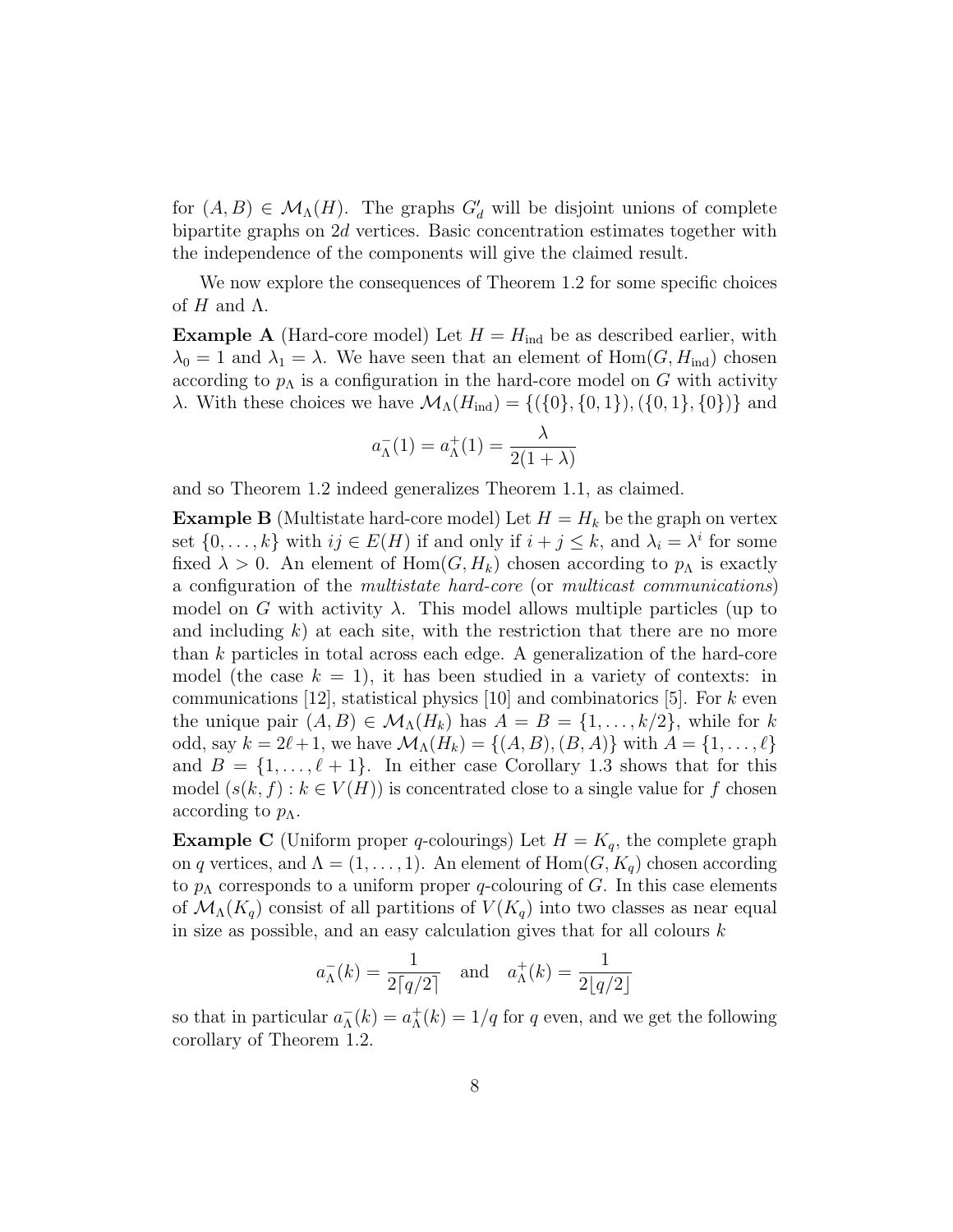**Corollary 1.5** Fix  $q \in \mathbb{N}$ . There are positive constants  $c_1$ ,  $c_2$  and  $c_3$  (depending on  $q$ ) such that for every d-regular, bipartite graph  $G$  on  $N$  vertices, the following statements hold. If  $\chi$  is a uniformly chosen q-colouring of G and  $\varepsilon \geq c_1/\sqrt{d}$  then for q even

$$
\Pr\left(\exists k \in V(H) : \left|\frac{|\chi^{-1}(k)|}{N} - \frac{1}{q}\right| \ge \varepsilon\right) \le c_2 \varepsilon^{-1} 2^{-c_3 \varepsilon^2 N},
$$

and for q odd

$$
\Pr\left(\exists k \in V(H) : \frac{|\chi^{-1}(k)|}{N} \le \frac{1}{q+1} - \varepsilon\right) \atop \Pr\left(\exists k \in V(H) : \frac{|\chi^{-1}(k)|}{N} \ge \frac{1}{q-1} + \varepsilon\right) \le c_2 \varepsilon^{-1} 2^{-c_3 \varepsilon^2 N}.
$$

So for even q, almost all proper q-colourings of a regular bipartite graph are "almost equitable". Of course, by the symmetry of  $K_q$  we have  $E(|\chi^{-1}(k)|) =$  $N/q$  for all k in this case.

The condition that G be regular can be relaxed quite a bit; we simply require that G has not too many low degree vertices, that the sum of the degrees of high degree vertices is not too large, and that the difference between the sizes of the partition classes is not too great.

**Theorem 1.6** Fix H and  $\Lambda$ . There are positive constants  $c_1$ ,  $c_2$ ,  $c_3$  and  $c_4$ (depending on H and  $\Lambda$ ) such that the following statements hold. Let G be a bipartite graph on N vertices with bipartition classes  $\mathcal E$  and  $\mathcal O$  (with  $|\mathcal O|\geq |\mathcal E|$ ). Let d be an arbitrary positive parameter. Let  $\varepsilon$  satisfy  $\varepsilon \geq c_1 \sqrt{h(G,d)}$  where

$$
h(G,d) = \frac{1}{d} + \frac{|\{v \in \mathcal{E} : d(v) < d\}|}{N} + \frac{|\mathcal{O}| - |\mathcal{E}|}{N} + \frac{1}{dN} \sum_{v \in \mathcal{O}} (d(v) - d) \mathbf{1}_{\{d(v) \ge d\}}.
$$

Then for each  $k \in V(H)$  we have (2), as well as (3) with now

$$
\zeta = \max \left\{ \sqrt{h(G, d)}, \sqrt{\frac{\log N}{N}} \right\}.
$$

If G is d-regular then  $h(G, d) = 1/d$  and so Theorem 1.6 is a generalization of Theorem 1.2. The proof of Theorem 1.6 follows the same lines as already described for Theorem 1.2, except that we now require a new upper bound on  $Z_{\Lambda}(G, H)$ . In Section 2 we modify the entropy-based proof of (4) to obtain the following, which is just what we need for Theorem 1.6, the proof of which is then given in Section 3. Here  $d(v) = |\{u \in V(G) : uv \in E(G)\}|$  is the degree of vertex v, and we write  $w_\Lambda(H)$  for  $w_\Lambda(V(H))$ .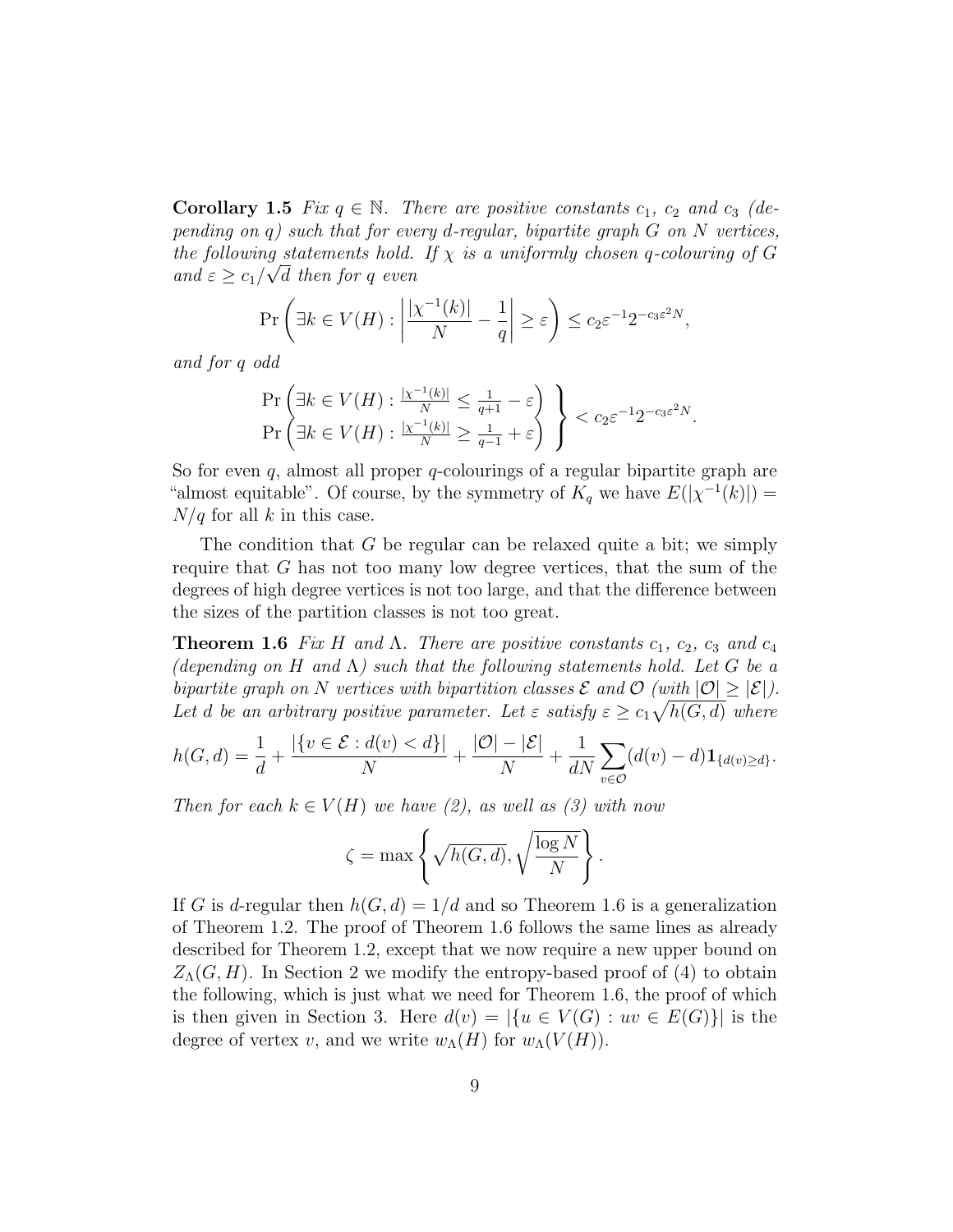**Theorem 1.7** Fix H and  $\Lambda$ , and suppose that  $\lambda_i > 1$  for all  $i \in V(H)$ . Let G be any bipartite graph on bipartition classes  $\mathcal E$  and  $\mathcal O$ , with  $|\mathcal O|\geq |\mathcal E|$ , and let d be an arbitrary positive parameter. Then

$$
Z_{\Lambda}(G,H) \leq w_{\Lambda}(H)^{|\{w \in \mathcal{E}:d(w) < d\}|} \prod_{v \in \mathcal{O}} Z_{\Lambda}(K_{d(v),d},H)^{\frac{1}{d}}.
$$

Note that if G is d-regular then Theorem 1.7 reduces to  $(4)$ . Note also that the condition imposed on the  $\lambda_i$  by Theorem 1.7 is not restrictive: if  $\Lambda'$  is obtained from  $\Lambda$  by multiplying all  $\lambda_i \in \Lambda$  by the same positive constant then  $p_{\Lambda}(N_1(f) = \cdot) = p_{\Lambda}(N_1(f) = \cdot)$  and so we may assume without loss of generality that  $\min\{\lambda_i : i \in V(H)\} > 1$ .

Theorem 1.6 is only of interest in situations where  $h(G, d)$  can be shown to be small (as, for example, when  $G$  is d-regular). A natural situation where we can say something about  $h(G, d)$  is in percolation. Given a graph G and a parameter  $0 \leq p \leq 1$ , let  $G_p$  be a random subgraph of G obtained by deleting each edge independently with probability  $1 - p$  (so the probability that  $G_p = H$  is  $p^{|E(H)|} (1-p)^{|E(G)|-|E(H)|}$ . A corollary of Theorem 1.6 (which we will prove in Section 4) is the following "phase transition" phenomenon for percolation on a regular bipartite graph. If  $G$  is an *n*-regular bipartite graph and p is much greater than  $1/n$ , then the typical appearance of a  $p_{\Lambda}$ -chosen H-colouring of  $G_p$  is similar to that of a  $p_\Lambda$ -chosen H-colouring of G, whereas if p is much smaller than  $1/n$ , then as long as there is some  $k \in V(H)$  with  $\lambda_k/w_\Lambda(H) \notin [a_\Lambda^-]$  $\bar{\Lambda}(k)$ ,  $a_{\Lambda}^{+}(k)$ , these two objects have different appearances.

Corollary 1.8 Fix H and Λ. Let  $f(n) = \omega(1)$ . There is a function  $q(n) =$  $o(1)$  (depending on  $f(n)$ ) such that if  ${G<sup>n</sup>}_{n=1}^{\infty}$  is a sequence of n-regular bipartite graphs and p satisfies  $p \ge f(n)/n$ , then with probability at least  $1-g(n)$  the graph  $G_p^n$  satisfies that for each  $k \in V(H)$  we have

$$
p_{\Lambda}(s(k, f) \in I_k(g(n))) \le g(n)
$$

and

$$
\bar{p}_{\Lambda}(k) \in [a_{\Lambda}^-(k) - g(n), a_{\Lambda}^+(k) + g(n)].
$$

If on the other hand  $p \leq 1/(f(n)n)$  then with probability at least  $1 - g(n)$  we have that for each  $k \in V(H)$ ,

$$
p_{\Lambda}\left(\left|s(k,f)-\frac{\lambda_k}{w_{\Lambda}(H)}\right|\leq g(n)\right)\geq 1-g(n)
$$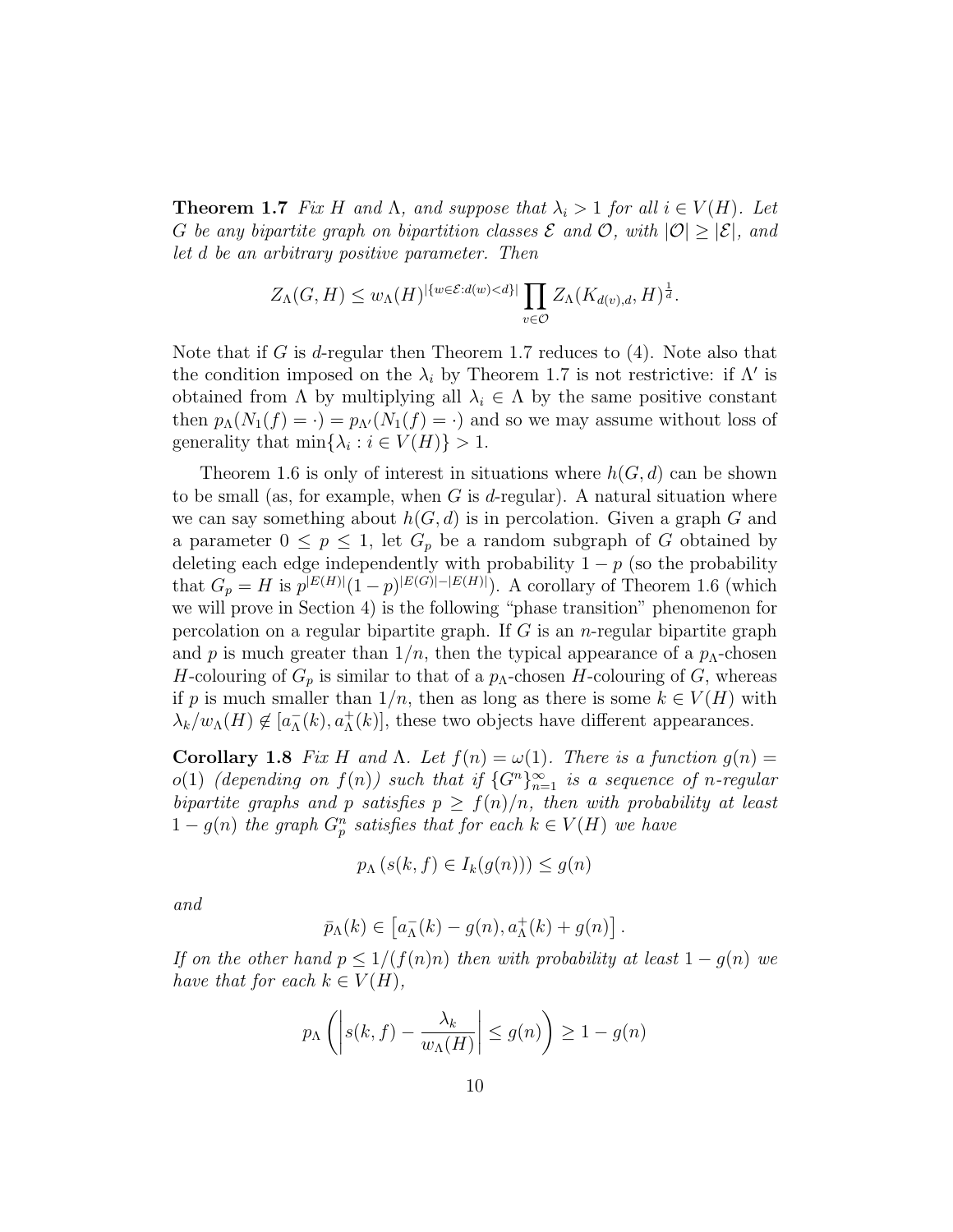and

$$
\left|\bar{p}_{\Lambda}(k) - \frac{\lambda_k}{w_{\Lambda}(H)}\right| \le g(n).
$$

For the multicast model (Example B), for example, we have

$$
a_{\Lambda}^{-}(0) = a_{\Lambda}^{+}(0) = \frac{1}{2\left(\sum_{i\leq \lfloor k/2\rfloor} \lambda^{i}\right)} + \frac{1}{2\left(\sum_{i\leq \lceil k/2\rceil} \lambda^{i}\right)} > \frac{1}{\sum_{i\leq k} \lambda^{i}}
$$

and so Corollary 1.8 shows a phase transition for this model. For the uniform  $q$ -colouring model (Example C), on the other hand, Corollary 1.8 gives no information about what happens as  $p$  crosses  $1/n$ .

### 2 Proof of Theorem 1.7

We will initially assume that for all  $i \in V(H)$ , we have  $\lambda_i \in \mathbb{Q}$ . Under this assumption, we can relate  $Z_{\Lambda}(G, H)$  to a uniform model. We repeat an idea used in  $[6]$  and first introduced in  $[2]$ . Let C be any positive integer with the property that  $C\lambda_i \in \mathbb{Z}$  for each  $i \in V(H)$ . Let  $H_{\Lambda}^C$  be the graph obtained from  $H$  by the following process: replace each vertex i with a set  $S_i$  of size  $C\lambda_i$ , replace each edge ij  $(i \neq j)$  with a complete bipartite graph between  $S_i$ and  $S_j$ , and replace each loop ii with a complete looped graph on  $S_i$ . It is easy to check that for any  $N$  vertex graph  $G$  we have

$$
Z_{\Lambda}(G, H) = \frac{|\text{Hom}(G, H_{\Lambda}^C)|}{C^N}.
$$
\n(5)

We now bound  $|\text{Hom}(G, H_{\Lambda}^C)|$  using an entropy approach that was used in [7] to upper bound the number of independent sets in a regular bipartite graph, and was generalized in [6] to bound  $|Hom(G, H)|$  for arbitrary H and regular bipartite G. We very briefly review the necessary entropy background here; see for example [9] for a more detailed treatment.

For a discrete random variable X, let  $R(X)$  be the support of the mass function of X. Define the *entropy* of X to be

$$
H(X) = \sum_{x \in R(X)} -P(X = x) \log P(X = x),
$$

where here, and throughout the rest of this paper, logarithms have base 2. We may think of  $H(X)$  as a measure of the randomness of X or as the amount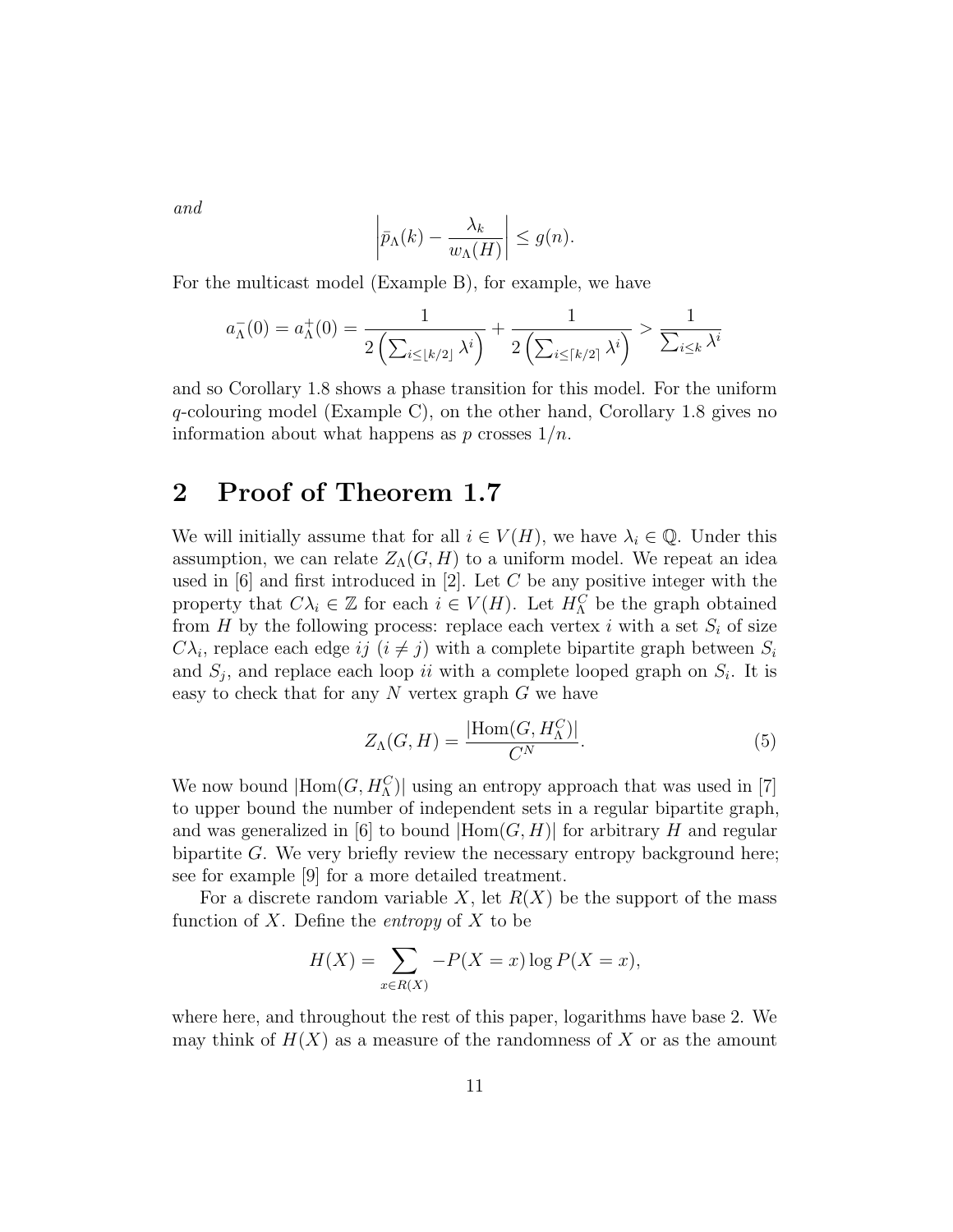of information it contains. The conditional entropy of X given the discrete random variable  $Y$  is given by

$$
H(X|Y) = \sum_{y \in R(Y)} P(Y = y) \sum_{x \in R(X)} -P(X = x|Y = y) \log P(X = x|Y = y).
$$

Here are the basic facts about the entropy function that we will need. The inequality that makes entropy useful as a tool for enumeration is

$$
H(X) \le \log |R(X)| \tag{6}
$$

with equality if and only if X is uniform. For a vector  $(X_1, \ldots, X_n)$  of random variables (itself a discrete random variable) we have a chain rule

$$
H(X_1, \ldots, X_n) = H(X_1) + H(X_2|X_1) + \ldots + H(X_n|X_1, \ldots, X_{n-1}).
$$
 (7)

For random variables  $X, Y$  and  $Z$  we have

$$
H(X|Y) \le H(X) \quad \text{and} \quad H(X|Y,Z) \le H(X|Y) \tag{8}
$$

(so dropping conditioning does not decrease entropy). Finally, we have conditional subadditivity:

$$
H(X_1, ..., X_n|Y) \le H(X_1|Y) + H(X_2|Y) + ... + H(X_n|Y).
$$
 (9)

Now let f be a uniformly chosen element of  $Hom(G, H_0^C)$ . By (7) the entropy of  $f$  satisfies

$$
H(f) = H(f(\mathcal{E})) + H(f(\mathcal{O})|f(\mathcal{E})).
$$
\n(10)

We upper bound  $H(f(\mathcal{O})|f(\mathcal{E}))$  using (8) and (9):

$$
H(f(\mathcal{O})|f(\mathcal{E})) \le \sum_{v \in \mathcal{O}} H(f(v)|f(N(v))) \tag{11}
$$

where  $N(v) = \{u \in V(G) : uv \in E(G)\}\$ is the neighbourhood of v. We upper bound  $H(f(\mathcal{E}))$  using a form of Shearer's Lemma [4] derived from Radhakrishnan's proof of same (see for example  $[8]$ ). Put a total order  $\lt$ on the vertices of G. For each  $v \in \mathcal{O}$  with  $N(v) = \{n_1, \ldots, n_{d(v)}\}$  where  $n_1 < ... < n_{d(v)}$  we have, by (7) and (8),

$$
H(f(N(v))) = \sum_{i=1}^{d(v)} H(f(n_i)|f(n_{i-1}), \dots, f(n_1))
$$
  
 
$$
\geq \sum_{i=1}^{d(v)} H(f(n_i)|\{f(u) : u < n_i\})
$$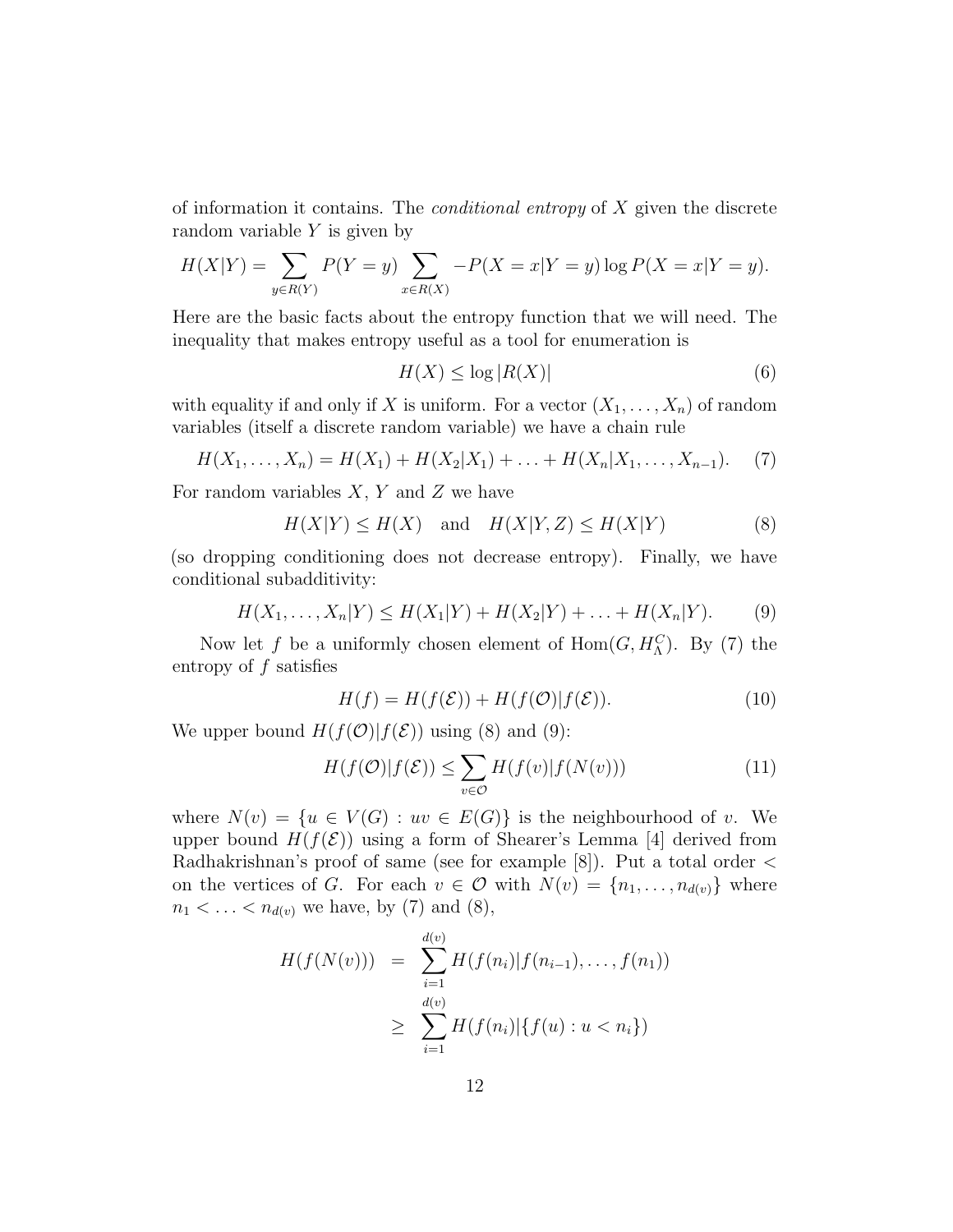and so

$$
\sum_{v \in \mathcal{O}} H(f(N(v))) \geq \sum_{w \in \mathcal{E}} d(w)H(f(w)|\{f(u) : u < w\})
$$
\n
$$
= \sum_{w \in \mathcal{E}} (d + (d(w) - d))H(f(w)|\{f(u) : u < w\}) \tag{12}
$$

where  $d$ , as in the statement of Theorem 1.7, is any positive parameter. Since by (7) again we have

$$
\sum_{w \in \mathcal{E}} H(f(w)|\{f(u) : u < w\}) = H(f(\mathcal{E}))
$$

we rearrange the terms of (12) to get

$$
H(f(\mathcal{E})) \leq \frac{1}{d} \sum_{v \in \mathcal{O}} H(f(N(v))) + \sum_{w \in \mathcal{E}} \left( 1 - \frac{d(w)}{d} \right) H(f(w)| \{ f(u) : u < w \}).\tag{13}
$$

We combine (10), (11) and (13) to upper bound  $H(f)$  as the sum of

$$
\frac{1}{d} \sum_{v \in \mathcal{O}} \left( H(f(N(v))) + dH(f(v)|f(N(v))) \right) \tag{14}
$$

and

$$
\sum_{w \in \mathcal{E}} \left( 1 - \frac{d(w)}{d} \right) H(f(w)| \{ f(u) : u < w \}).\tag{15}
$$

We deal first with (14). Fix  $v \in \mathcal{O}$ . For each  $A \in V(H)^{N(v)}$  that occurs as a value of  $f(N(v))$ , let  $p(A)$  be the probability that A occurs and let  $e(A)$  be the number of possible ways of assigning an image to v given that  $f(N(v))$ takes value A. Expanding out the entropy terms we have

$$
H(f(N(v))) + dH(f(v)|f(N(v)) \le \sum_{A} p(A) \log \frac{e(A)^d}{p(A)}
$$
(16)

$$
\leq \log \sum_{A} e(A)^d \tag{17}
$$

$$
\leq \log|\text{Hom}(K_{d(v),d}, H_{\Lambda}^C)| \tag{18}
$$

$$
= \log\left(C^{d(v)+d} Z_{\Lambda}(K_{d(v),d}, H)\right). (19)
$$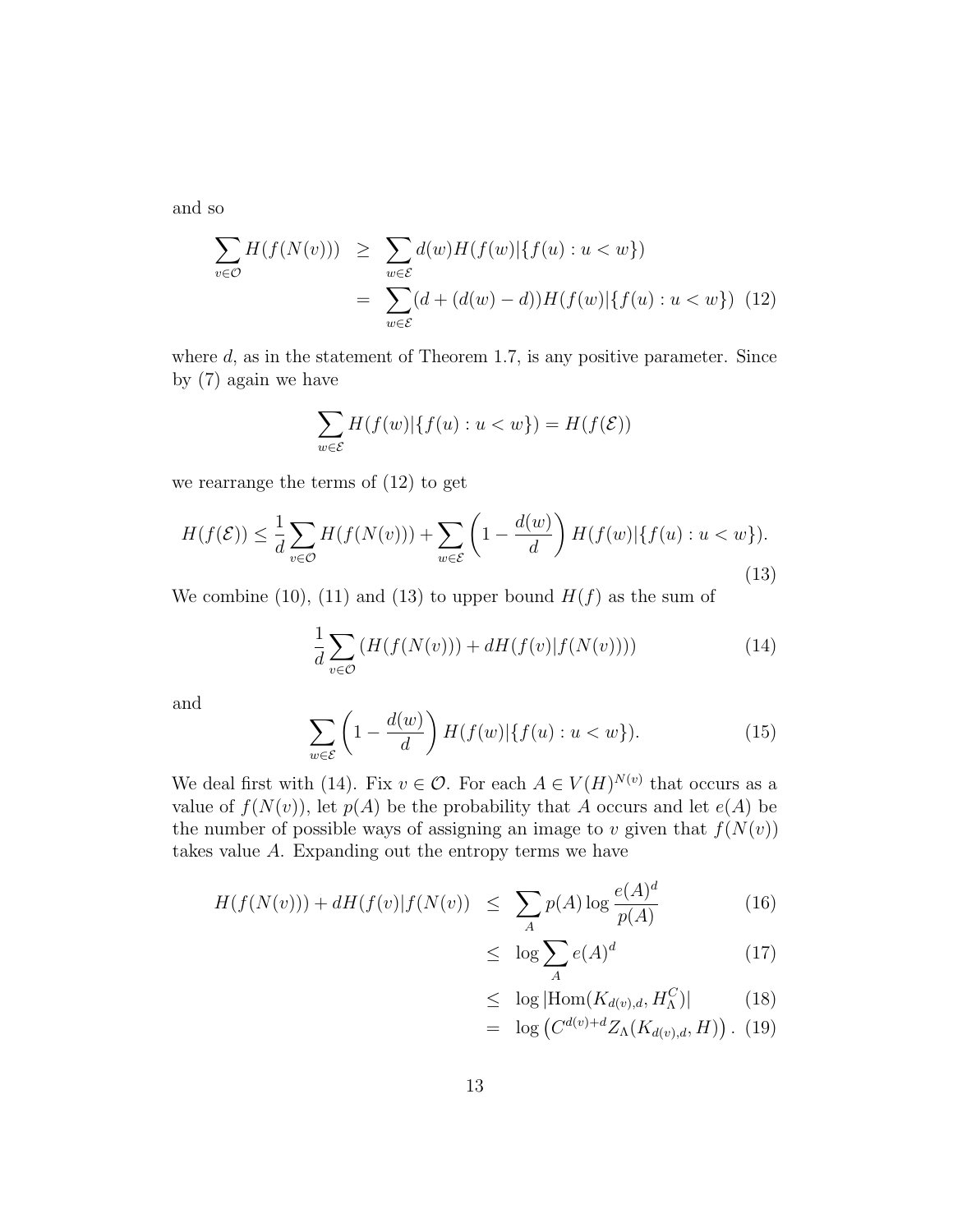We use (6) to obtain (16) and Jensen's inequality for (17), and the equality in (19) follows from (5). To see (18) note that we specify an element of  $\text{Hom}(K_{d(v),d},H_{\Lambda}^C)$  by first choosing the restriction A of the homomorphism to the partition class of size  $d(v)$  and then for each of the remaining d vertices choosing the value independently from  $e(A)$ . Summing over  $v \in \mathcal{O}$  we see that (14) is bounded above by

$$
\log\left(C^{\frac{|E(G)|}{d} + |\mathcal{O}|}\right) + \sum_{v \in \mathcal{O}} \log\left(Z_{\Lambda}(K_{d(v),d}, H)^{\frac{1}{d}}\right). \tag{20}
$$

For (15), if  $d(w) < d$ , we upper bound

$$
H(f(w)|\{f(u):u
$$

using (6) and (8). If  $d(w) \ge d$  then we need a lower bound on  $H(f(w))\{f(u) :$  $u < w$ ). Since f is a homomorphism, there is at least one i such that f can take values in  $S_i$ . Fix one such. If we add the condition that  $f(w) \in S_i$  then, because the vertices of  $S_i$  are indistinguishable,  $f(w)$  becomes uniform and its entropy is the logarithm of  $|S_i|$ . That is,

$$
H(f(w)|\{f(u): u < w\}) \geq H(f(w)|\{f(u): u < w\}, \{f(w) \in S_i\})
$$
  
=  $\log C \lambda_i$   
 $\geq \log C,$ 

the last inequality following from  $\lambda_i > 1$  for all  $i \in V(H)$ . It follows that (15) is bounded above by

$$
\log\left(C^{|\mathcal{E}|-\frac{|E(G)|}{d}}w_{\Lambda}(H)^{|\{w\in\mathcal{E}:d(w)
$$

Putting (20) and (21) into (10), using  $H(f) = \log |\text{Hom}(G, H_{\Lambda}^C)|$  (since f is uniform) and combining with (5), we obtain Theorem 1.7 for rational  $\lambda_i$ 's. By continuity, this bound remains valid when the  $\lambda_i$ 's are not necessarily rational.

#### 3 Proof of Theorem 1.6

We begin by using Theorem 1.7 to put an upper bound on  $Z<sub>A</sub>(G, H)$ . We first consider those  $v \in \mathcal{O}$  with  $d(v) \geq d$ . For each of the  $4^{|V(H)|}$  ordered pairs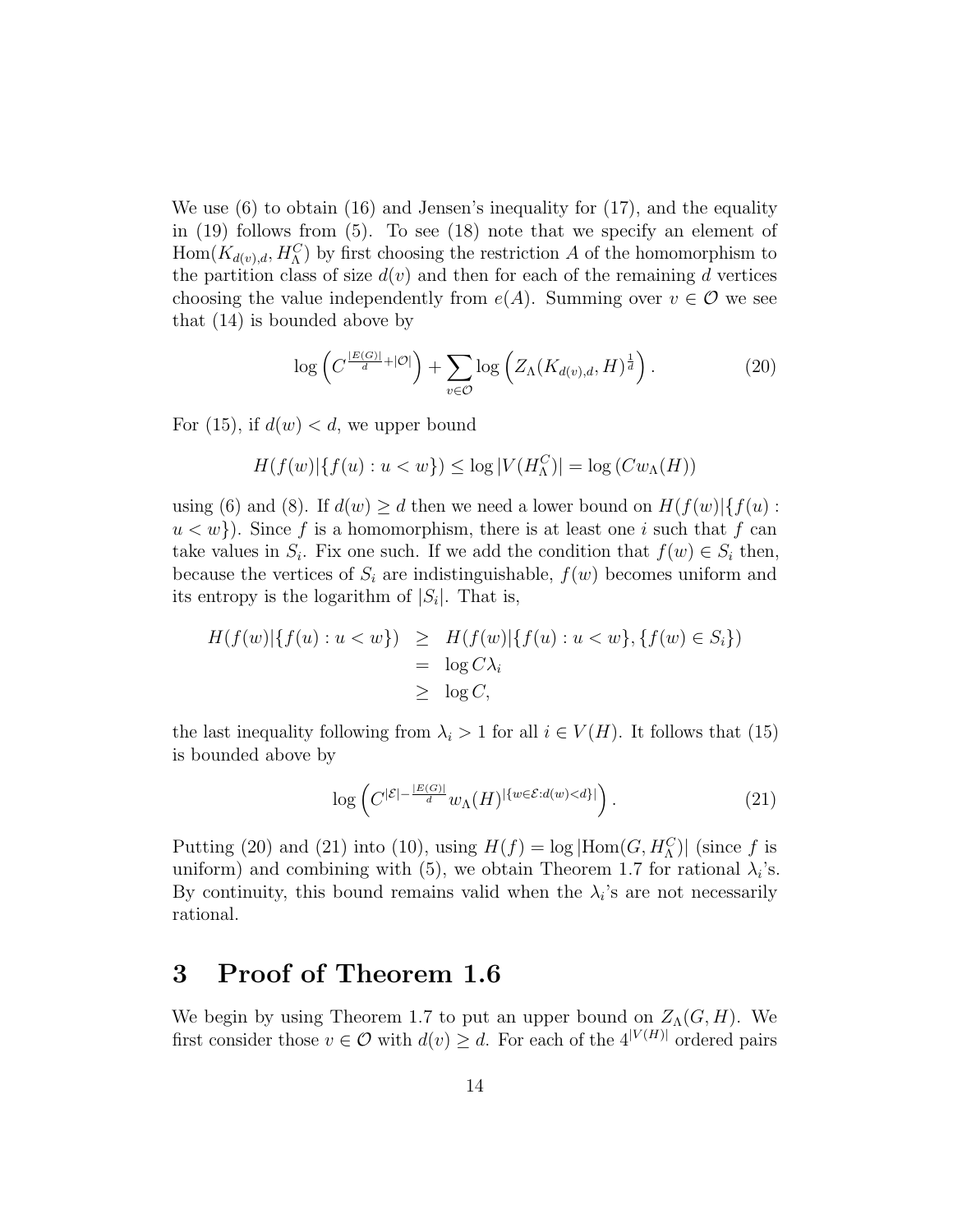$A \sim B$  of subsets of H, the contribution to  $Z_{\Lambda}(K_{d(v),d}, H)$  from those f with the partition class of  $K_{d(v),d}$  of size  $d(v)$  mapped to A and the class of size d mapped to  $B$  is at most

$$
w_{\Lambda}(A)^{d(v)}w_{\Lambda}(B)^{d} \le (w_{\Lambda}(A)w_{\Lambda}(B))^{d}w_{\Lambda}(H)^{d(v)-d}
$$

and so

$$
Z_{\Lambda}(K_{d(v),d},H) \leq 4^{|V(H)|}w_{\Lambda}(H)^{d(v)-d}\eta_{\Lambda}(H)^{d}.
$$

Similarly, for those  $v \in \mathcal{O}$  with  $d(v) < d$  we have

$$
Z_{\Lambda}(K_{d(v),d},H) \leq Z_{\Lambda}(K_{d,d},H) \leq 4^{|V(H)|} \eta_{\Lambda}(H)^d.
$$

It follows from Theorem 1.7 that  $Z_{\Lambda}(G, H)$  is upper bounded by

$$
\eta_{\Lambda}(H)^{|\mathcal{O}|}4^{\frac{|V(H)||\mathcal{O}|}{d}}w_{\Lambda}(H)^{|\{v\in \mathcal{E}:d(v)
$$

and so, using  $|\mathcal{O}| = N/2 + (|\mathcal{O}| - |\mathcal{E}|)/2$ ,

$$
Z_{\Lambda}(G, H) \le \eta_{\Lambda}(H)^{\frac{N}{2}} C^{Nh(G, d)} \tag{22}
$$

where C is a positive constant depending only on H and  $\Lambda$ . On the other hand, we get a lower bound (with any  $w_\Lambda(A)w_\Lambda(B) = \eta_\Lambda(H)$ , and using  $\lambda_i > 1$  for all  $i \in V(H)$  by

$$
Z_{\Lambda}(G, H) \geq w_{\Lambda}(A)^{|\mathcal{E}|} w_{\Lambda}(B)^{|\mathcal{O}|}
$$
  
\n
$$
\geq (w_{\Lambda}(A)w_{\Lambda}(B))^{|\mathcal{E}|}
$$
\n(23)

$$
= \eta_{\Lambda}(H)^{\frac{N}{2}} \eta_{\Lambda}(H)^{-\frac{|\mathcal{O}|-|\mathcal{E}|}{2}}.
$$
 (24)

In (23) we are using  $|O| \geq |\mathcal{E}|$ .

We now use (22) and (24) to prove (2). Fix  $k \in V(H)$  and an integer  $N_k$ satisfying  $0 \leq N_k \leq N$  and

$$
\frac{N_k}{N} \in [0, a_{\Lambda}^-(k) - \varepsilon) \cup (a_{\Lambda}^+(k) + \varepsilon, 1] \ \left(= I_k(\varepsilon)\right).
$$

Write  $c_k(N_k)$  for the contribution to  $Z_\Lambda(G, H)$  from those  $f \in \text{Hom}(G, H)$ with  $|f^{-1}(k)| = N_k$ . We aim to obtain an upper bound on  $c_k(N_k)$  (via (22)) which is substantially lower than the lower bound (24), indicating that this term does not contribute greatly to  $Z<sub>\Lambda</sub>(G, H)$ .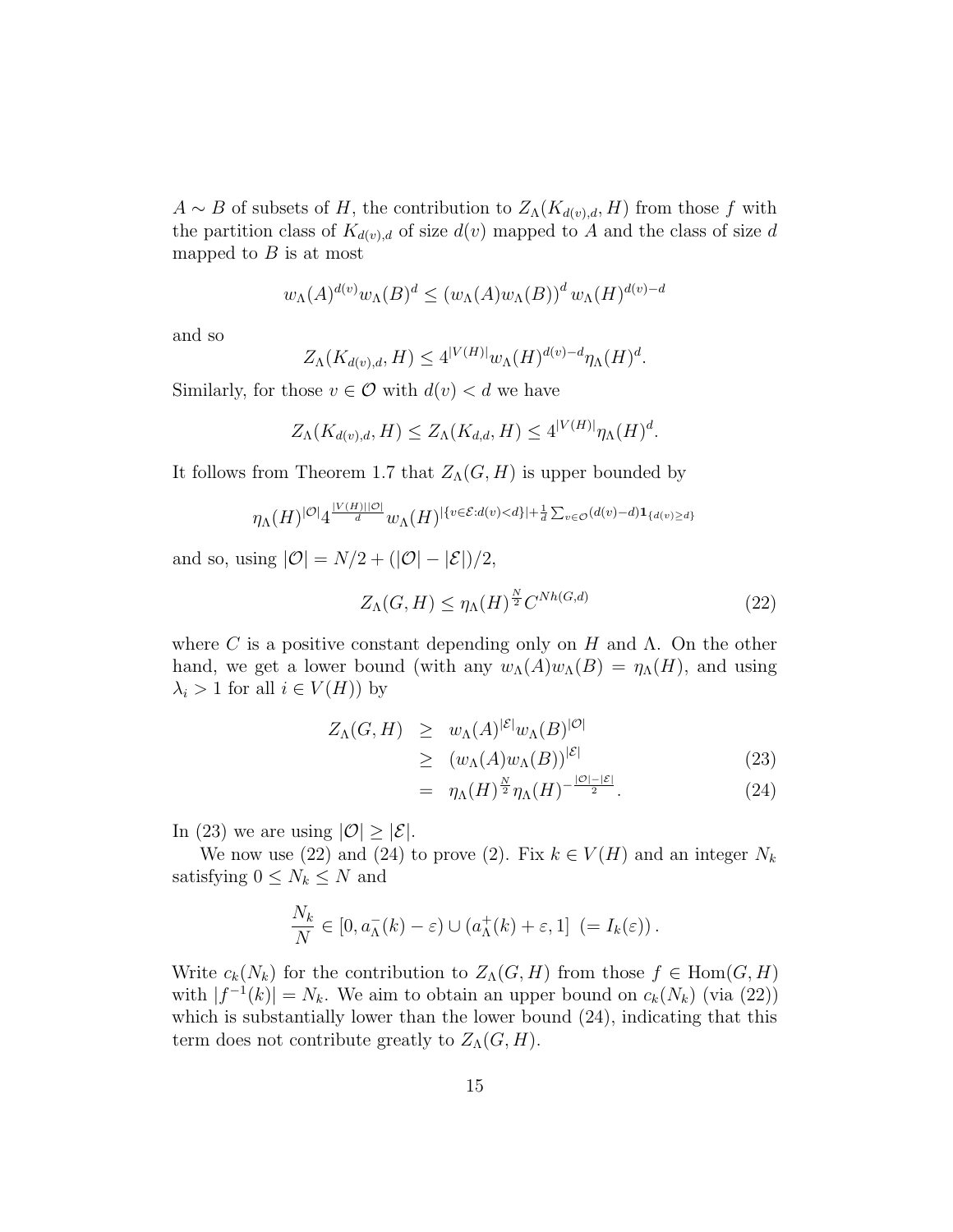We begin by considering  $N_k$  for which

$$
\gamma := \frac{N_k}{N} = a_{\Lambda}^+(k) + \varepsilon'
$$

for some  $\varepsilon'$  satisfying  $\varepsilon \leq \varepsilon' \leq 1 - a_{\Lambda}^+$  ${}_{\Lambda}^{+}(k)$ . For any  $\delta > 0$  let  $\Lambda(k, \delta)$  be obtained from  $\Lambda$  by replacing  $\lambda_k$  with  $(1+\delta)\lambda_k$  and leaving all other  $\lambda_i$ 's unchanged. By  $(22)$  we have

$$
(1+\delta)^{N_k} c_k(N_k) \leq Z_{\Lambda(k,\delta)}(G,H)
$$
  
 
$$
\leq \eta_{\Lambda(k,\delta)}(H)^{\frac{N}{2}} C^{Nh(G,d)} \tag{25}
$$

where now the constant C depends on  $\delta$  as well as on H and  $\Lambda$ .

Before proceeding, we need to understand  $\eta_{\Lambda(k,\delta)}(H)$ . Viewed as a function of  $\delta$ , the quantity  $w_{\Lambda(k,\delta)}(A)w_{\Lambda(k,\delta)}(B)$  (for  $(A, B) \in \mathcal{M}_{\Lambda}(H)$ ) is of the form  $a + b\delta + c\delta^2$  where  $a = \eta_\Lambda(H)$ ,  $b = w_\Lambda(A)\lambda_k \mathbf{1}_{\{k \in B\}} + w_\Lambda(B)\lambda_k \mathbf{1}_{\{k \in A\}}$ and  $c = \lambda_k^2 \mathbf{1}_{\{k \in A \cap B\}}$ . From this formulation we can easily identify that set  $\emptyset \neq S_{\Lambda}^{+}$  $\Lambda^+(k,H) \subseteq \mathcal{M}_{\Lambda}(H)$  with the property that for all  $\delta > 0$ , all  $(A, B) \in \mathcal{M}_{\Lambda}(H)$  and all  $(A', B') \in \mathcal{S}_{\Lambda}^+(k, H)$  we have  $w_{\Lambda(k,\delta)}(A')w_{\Lambda(k,\delta)}(B') \geq$  $w_{\Lambda(k,\delta)}(A)w_{\Lambda(k,\delta)}(B)$ :  $S_{\Lambda}^+$  $\Lambda^+(k, H)$  consists of all those  $(A', B') \in \mathcal{M}_{\Lambda}(H)$  for which b is maximum and (subject to this condition) c is maximum. This latter condition simply means that if some of the pairs that maximize b have  $c > 0$  we only take those pairs, and if they all have  $c = 0$  we take all pairs.

It is easily seen that there is a sufficiently small  $\delta_k^+ > 0$  (depending on H and  $\Lambda$ ) with the property that for all  $0 < \delta < \delta_k^+$  and  $(A', B') \in \mathcal{S}_{\Lambda}^+(k, H)$ we have  $(A', B') \in \mathcal{M}_{\Lambda(k,\delta)}(H)$ . Choose one such,  $(A^+, B^+)$ , arbitrarily. Note that by construction

$$
a_{\Lambda}^{+}(k) = \frac{w_{\Lambda}(A^{+})\lambda_{k}\mathbf{1}_{\{k\in B^{+}\}} + w_{\Lambda}(B^{+})\lambda_{k}\mathbf{1}_{\{k\in A^{+}\}}}{2\eta_{\Lambda}(H)} = \frac{\lambda_{k}\mathbf{1}_{\{k\in A^{+}\}}}{2w_{\Lambda}(A^{+})} + \frac{\lambda_{k}\mathbf{1}_{\{k\in B^{+}\}}}{2w_{\Lambda}(B^{+})}.
$$

Now combining (24) and (25) and choosing  $\delta < \delta_k^+$  we have

$$
p_{\Lambda}(|f^{-1}(k)| = N_k) = \frac{c_k(N_k)}{Z_{\Lambda}(G, H)}
$$
  
 
$$
\leq C^{h(G,d)N} \left( \frac{w_{\Lambda(k,\delta)}(A^+)w_{\Lambda(k,\delta)}(B^+)}{w_{\Lambda}(A^+)w_{\Lambda}(B^+)(1+\delta)^{2(a_{\Lambda}^+(k)+\varepsilon')}} \right)^{\frac{N}{2}} (26)
$$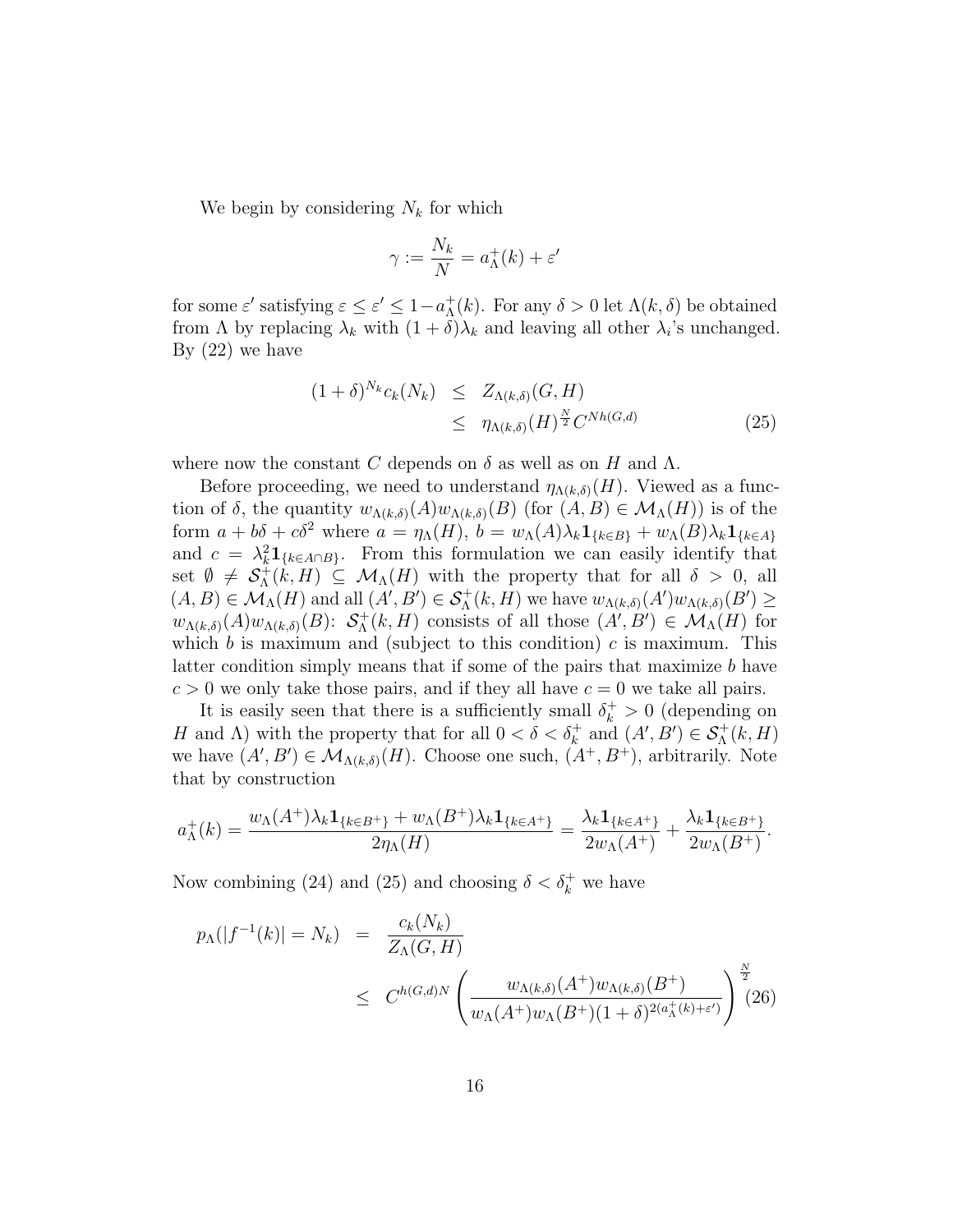where, by our restriction on  $\delta$ , C may be taken to depend only on H and  $\Lambda$ . Our aim is to show that there is a positive constant  $c$  (depending on  $H$  and  $Λ$ ) such that for all  $0 < ε' ≤ 1 - a<sub>Λ</sub><sup>+</sup>$  ${}_{\Lambda}^{+}(k)$  we can find a  $0 < \delta < \delta_k^+$  for which

$$
\frac{w_{\Lambda(k,\delta)}(A^+)w_{\Lambda(k,\delta)}(B^+)}{w_{\Lambda}(A^+)w_{\Lambda}(B^+)(1+\delta)^{2(a^+_{\Lambda}(k)+\varepsilon')}} \leq 2^{-c\varepsilon'^2}.
$$
\n(27)

Combining this with (26) we see that if  $\varepsilon > c\sqrt{h(G, d)}$  for some suitably large positive constant c (depending on  $\Lambda$  and  $H$ ) then for all  $\varepsilon < \varepsilon' \leq 1 - a_{\Lambda}^+$  $^+_\Lambda(k)$ for which  $a^+(k)N + \varepsilon'N$  is an integer we have

$$
p_{\Lambda}\left(|f^{-1}(k)| = a^+(k)N + \varepsilon'N\right) \le 2^{-c'\varepsilon'^2 N}
$$

for a suitable positive  $c'$ , and so

$$
p_{\Lambda}(|f^{-1}(k)| \ge a^{+}(k)N + \varepsilon N) \le \sum_{\ell \ge \varepsilon N} 2^{-\frac{c'\ell^2}{N}} \le 2^{-c'\varepsilon^2 N} \sum_{\ell \ge 0} 2^{-2\ell c'\varepsilon} \le c'' \varepsilon^{-1} 2^{-c'\varepsilon^2 N} \tag{28}
$$

for suitably large  $c''$  (depending on  $c'$ ). An almost identical argument (the details of which we leave to the reader) yields

$$
p_{\Lambda}\left(|f^{-1}(k)| \le a^{-}(k)N - \varepsilon N\right) \le c'' \varepsilon^{-1} 2^{-c' \varepsilon^{2} N} \tag{29}
$$

for  $\varepsilon > c\sqrt{h(G, d)}$ . Combining (28) and (29) gives (2).

We now turn to (27). Observe that it is enough to prove (27) for all  $0 < \varepsilon' \leq \varepsilon_0$ , where  $\varepsilon_0 \leq 1 - a_{\Lambda}^+$  $_{\Lambda}^{+}(k)$  may be any constant (perhaps depending on H and  $\Lambda$ ). Indeed, for any  $\varepsilon' \geq \varepsilon_0$  we know that there is a choice of  $\delta < \delta_k^+$ for which

$$
\frac{w_{\Lambda(k,\delta)}(A^+)w_{\Lambda(k,\delta)}(B^+)}{w_{\Lambda}(A^+)w_{\Lambda}(B^+)(1+\delta)^{2(a^+_{\Lambda}(k)+\varepsilon')}} \leq \frac{w_{\Lambda(k,\delta)}(A^+)w_{\Lambda(k,\delta)}(B^+)}{w_{\Lambda}(A^+)w_{\Lambda}(B^+)(1+\delta)^{2(a^+_{\Lambda}(k)+\varepsilon_0)}}
$$
  

$$
\leq 2^{-c\varepsilon_0^2}.
$$

Setting  $c' = c \varepsilon_0^2$  we have  $2^{-c \varepsilon_0^2} \leq 2^{-c' \varepsilon'^2}$  for  $\varepsilon' \geq \varepsilon_0$  and  $2^{-c \varepsilon'^2} \leq 2^{-c' \varepsilon'^2}$  for  $\varepsilon' < \varepsilon_0$ , so we may replace c with c' to obtain the result for the full range of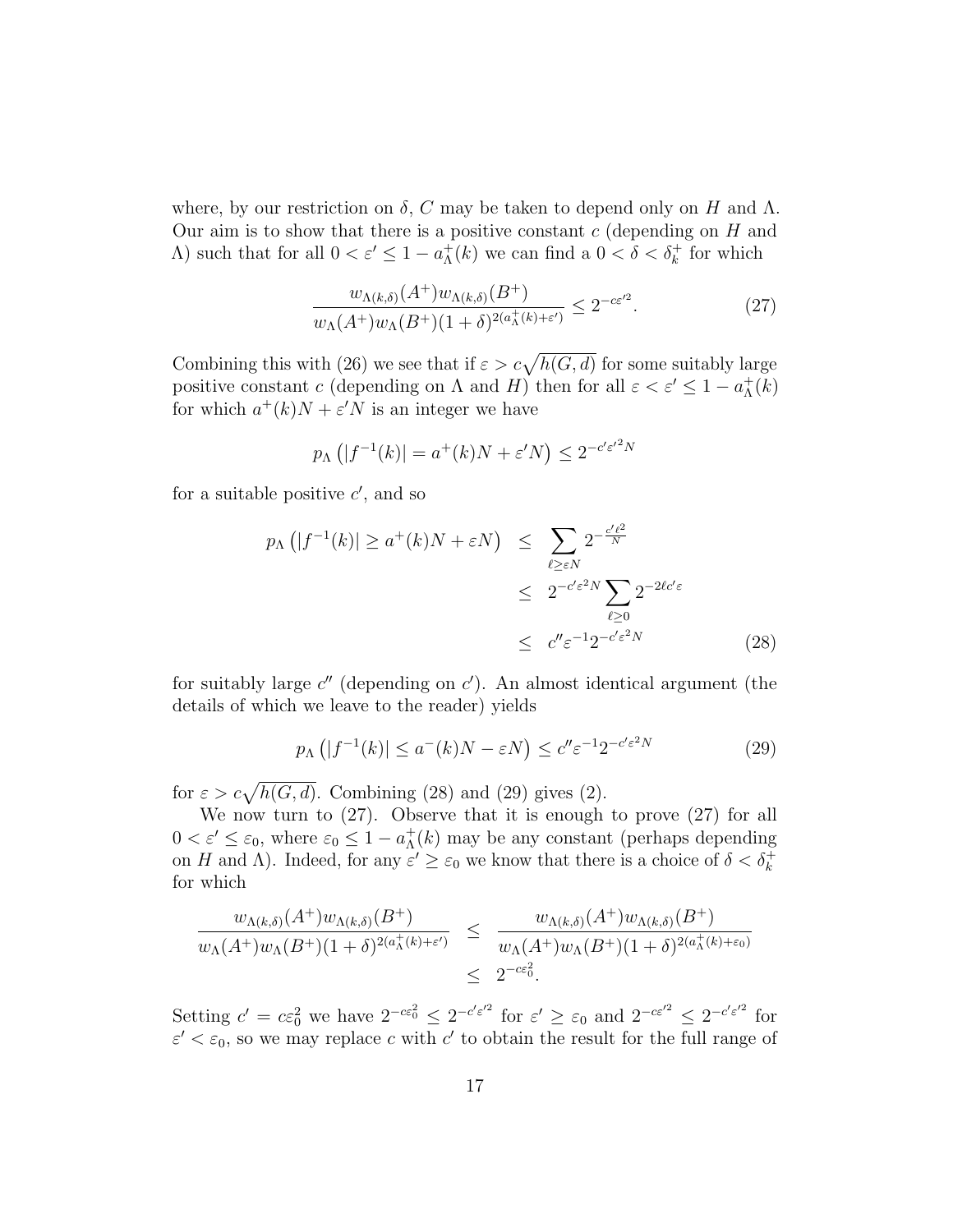$\varepsilon'$ . From now on we will assume that  $\varepsilon' < \varepsilon_0$ , for a certain  $\varepsilon_0$  that will be specified later.

Setting

$$
\gamma_A = \frac{\lambda_k \mathbf{1}_{\{k \in A^+\}}}{2w_\Lambda(A^+)}, \quad \gamma_B = \frac{\lambda_k \mathbf{1}_{\{k \in B^+\}}}{2w_\Lambda(B^+)}
$$

(so  $a_{\Lambda}^+$  $\chi^+_{\Lambda}(k) = \gamma_A + \gamma_B$  the left-hand side of (27) becomes

$$
\frac{w_{\Lambda}(A^+) + \delta \lambda_k \mathbf{1}_{\{k \in A^+\}}}{(1+\delta)^{2\gamma_A+\varepsilon'} w_{\Lambda}(A^+)} \times \frac{w_{\Lambda}(B^+) + \delta \lambda_k \mathbf{1}_{\{k \in B^+\}}}{(1+\delta)^{2\gamma_B+\varepsilon'} w_{\Lambda}(B^+)}.
$$
(30)

If either  $A^+ = \{k\}$  or  $k \notin A^+$  then the first term of (30) is  $(1 + \delta)^{-\epsilon'}$  so that in this case we have that for any  $\delta > 0$  depending only on H and  $\Lambda$ , and any  $0 < \varepsilon' \leq 1$ ,

$$
\frac{w_\Lambda(A^+)+\delta \lambda_k{\bf 1}_{\{k\in A^+\}}}{(1+\delta)^{2\gamma_A+\varepsilon'}w_\Lambda(A^+)}\leq 2^{-c\varepsilon'}\leq 2^{-c\varepsilon'^2},
$$

where c is a positive constant depending on H and  $\Lambda$  (the last inequality using  $\varepsilon' \leq 1$ ). If  $k \in A^+$  and  $|A^+| > 1$  then the first term of (30) takes the form

$$
\frac{w_{\Lambda}(A^+) + \delta \lambda_k}{(1+\delta)^{2\gamma_A+\varepsilon'}w_{\Lambda}(A^+)} \leq \frac{1+\delta(\lambda_k/w_{\Lambda}(A^+))}{1+\delta(2\gamma_A+\varepsilon')}
$$

$$
= 1 - \frac{\delta \varepsilon'}{1+\delta((\lambda_k/w_{\Lambda}(A^+))+\varepsilon')}
$$

$$
\leq 1 - \frac{\delta \varepsilon'}{3},
$$
(31)

with (31) valid for sufficiently small  $\varepsilon'$ . Now taking  $\delta = \varepsilon'$  (having chosen  $\varepsilon_0$ small enough that this choice is allowed, and that (31) holds), we get a bound of  $2^{-c\epsilon^2}$  on the first term of (30), where c is a positive constant depending on H and  $\Lambda$  only.

Repeating this analysis for the second term of (30), we obtain (27) and thus (2).

Applying (2) with  $\varepsilon = c \sqrt{\frac{\log N}{N}}$  (if  $(\log N)/N > h(G, d)$ ) and  $\varepsilon =$  $c\sqrt{h(G,d)}$  (otherwise), where  $c \geq c_1$  satisfies  $c^2c_3 \geq 1$ , we easily obtain (3), based on the observation that in both cases

$$
E_{\Lambda}(s(k,f)) \le (a_{\Lambda}^+(k) + \varepsilon) \left(1 - c_2 \varepsilon^{-1} 2^{-c_3 \varepsilon^2 N}\right) + c_2 \varepsilon^{-1} 2^{-c_3 \varepsilon^2 N}
$$

with a similar lower bound involving  $a_{\Lambda}^ \bar{\Lambda}(k)$ .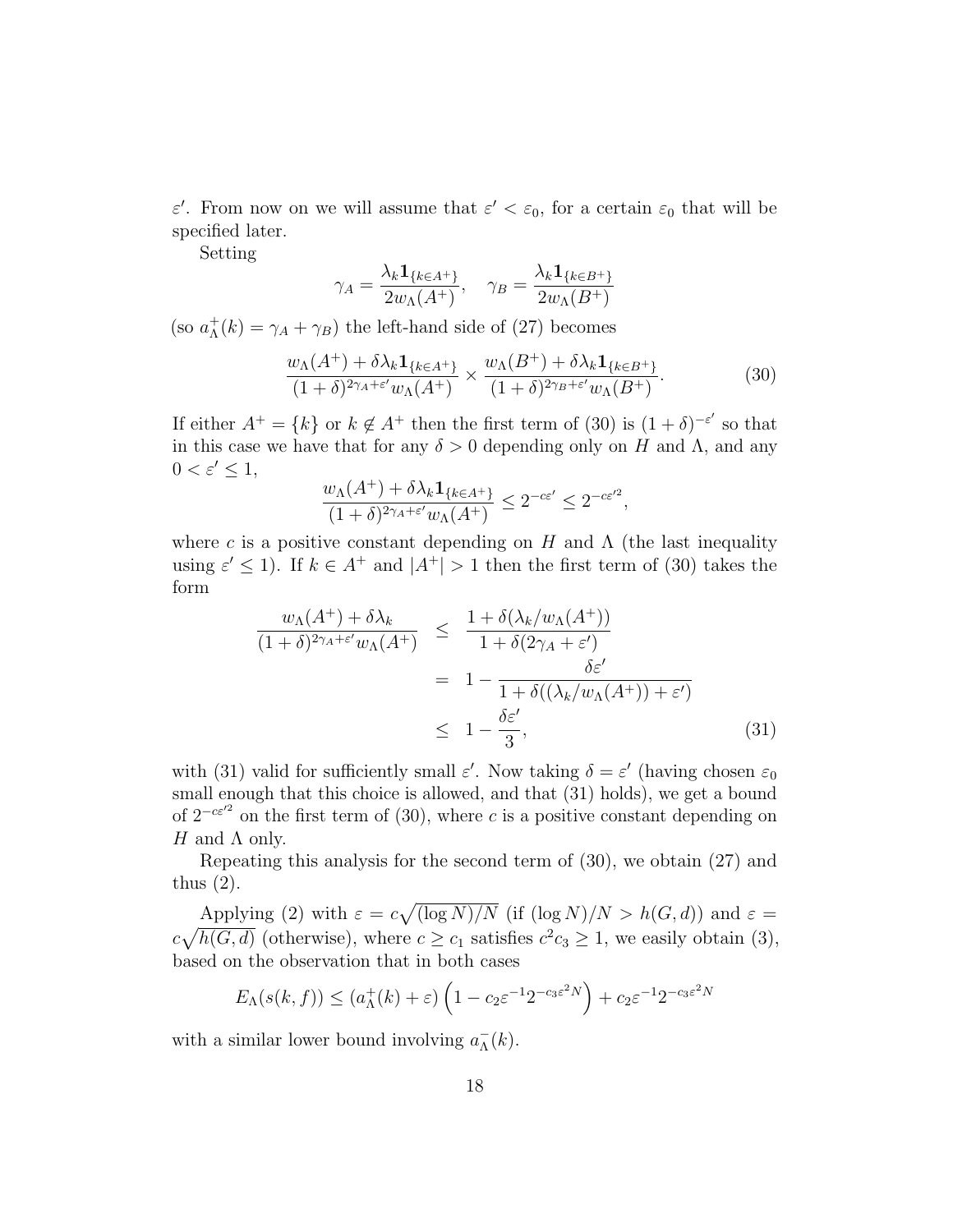#### 4 Proof of Corollary 1.8

We assume throughout that  $|V(G^n)| = N$  (a function of n) and that  $G^n$  has fixed bipartition  $\mathcal{E} \cup \mathcal{O}$ .

We begin with the  $p = \omega(1/n)$  regime. We take

$$
d = np - \sqrt{2\pi np}
$$

with  $x = \sqrt{f(n)}$ . The choice of x is driven by the aim of making all of the terms of  $h(G_p^n, d)$  be  $o(1)$ , with probability  $1 - o(1)$ ; this is enough for both statements of the corollary in this regime. Note that since  $|\mathcal{E}| = |0|$  we immediately have  $(|\mathcal{O}| - |\mathcal{E}|)/N = o(1)$ .

By our choice of  $x$  we have

$$
\sqrt{2\pi np} \leq \frac{np}{2}
$$

(for large enough *n*) and so  $d \geq np/2$  and  $1/d = o(1)$ .

For a given vertex  $v \in \mathcal{E}$ , let  $d(v)$  be its degree in  $G_p^n$ . This is a binomial random variable with parameters  $n$  and  $p$ , and so by standard Chernoff-type bounds (see for example [1, Appendix A]) we have

$$
P(d(v) < d) \le e^{-x}.
$$

(The specific bound we are using here is

$$
P(\text{Bin}(n, p) - np < -a) < e^{-a^2/2pn}
$$

for  $a > 0$ .) The distribution of vertices from  $\mathcal E$  which have degree smaller than d is therefore binomial with parameters  $N/2$  and  $p' \leq e^{-x}$ . The expected number of such vertices is at most  $Ne^{-x}/2$ , and by Markov's inequality the probability that there are more than  $Ne^{-x+\sqrt{x}}/2$  such is at most  $e^{-\sqrt{x}}$ . Since  $x = \omega(1)$ , this is  $o(1)$ , and so with probability  $1 - o(1)$  we have

$$
\frac{|\{v \in \mathcal{E} : d(v) < d\}|}{N} = o(1).
$$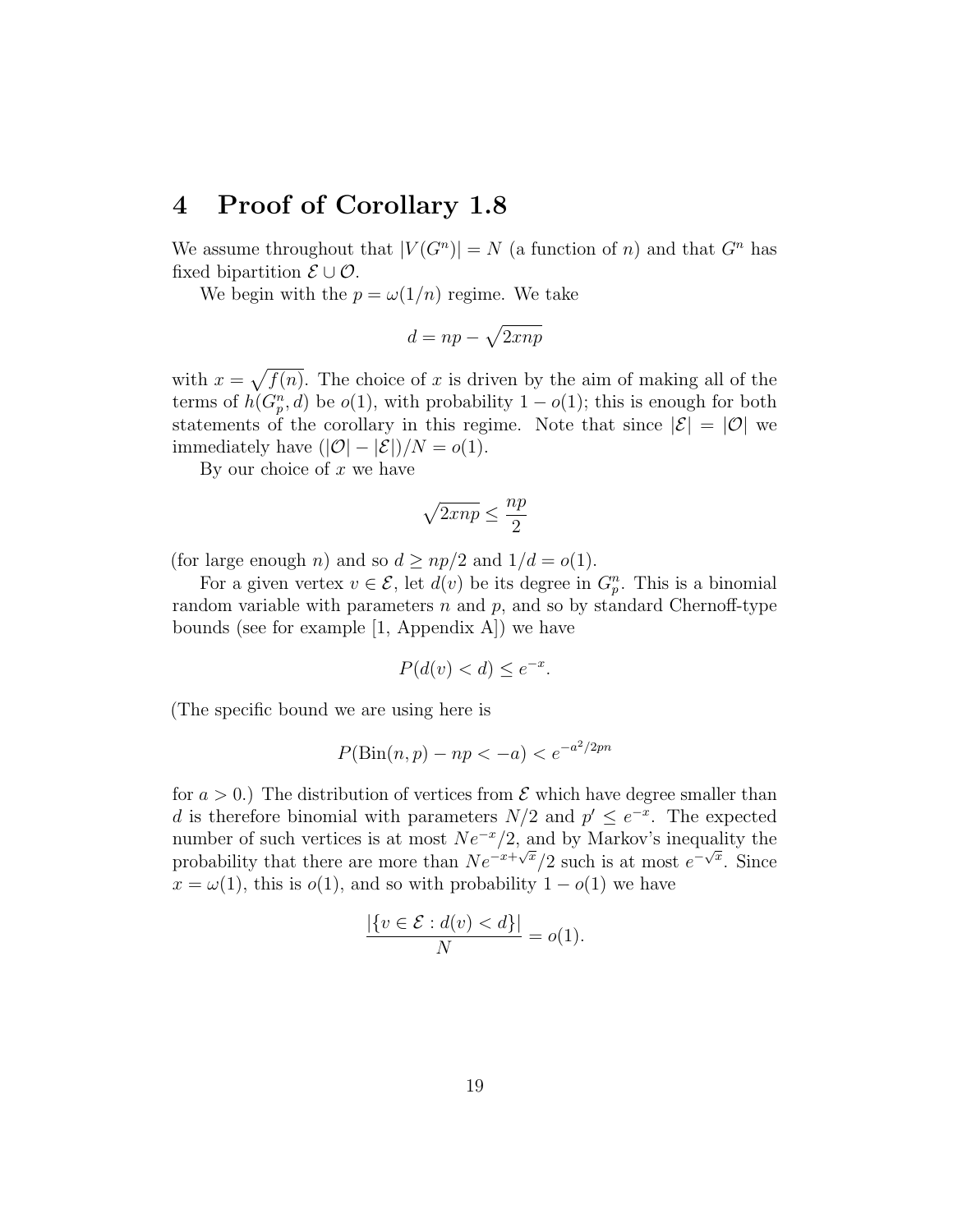It remains to consider  $S := \sum \{d(v) - d : v \in \mathcal{O}, d(v) \geq d\}$ . We have

$$
E(S) = \sum_{v \in \mathcal{O}} E\left(d(v)\mathbf{1}_{\{d(v) \ge d\}}\right) - dE\left(\mathbf{1}_{\{d(v) \ge d\}}\right)
$$
  
\n
$$
\leq \sum_{v \in \mathcal{O}} \left(\sum_{j \ge d} j\binom{n}{j} p^j (1-p)^{n-j} - d(1-e^{-x})\right)
$$
  
\n
$$
\leq N\left(np - d + de^{-x}\right)
$$
  
\n
$$
\leq N\left(\sqrt{2\pi np} + npe^{-x}\right),
$$

and so

$$
E\left(\frac{S}{dN}\right) \le 2\sqrt{\frac{2x}{f(n)}} + \frac{2}{e^x} (= o(1))
$$

for large enough n (again using  $d \geq np/2$ ). Again by Markov's inequality, with probability  $1-o(1)$  we have  $S/dN = o(1)$  and so with probability  $1-o(1)$ we have  $h(G_p^n, d) = o(1)$ , as required.

We now deal with the  $p = o(1/n)$  regime. The probability that a particular vertex is isolated in  $G_p^n$  is  $(1-p)^n \geq 1-2f(n)$  (for large enough n), so the number of non-isolated vertices in  $\mathcal E$  is a binomial random variable with parameters  $N/2$  and  $p' \leq 2f(n)$ . By the Chernoff bound, asymptotically almost surely (with probability tending to one as n tend to infinity)  $\mathcal E$  has fewer than  $2f(n)N$  non-isolated vertices and so also asymptotically almost surely  $G_p^n$  has fewer than  $4f(n)N$  non-isolated vertices. For each  $k \in V(H)$ , the number of isolated vertices mapped to  $k$  is a binomial random variable with parameters  $m \ge N(1-4f(n))$  and  $p'' = \lambda_k/w_{\Lambda}(H)$  and so (again by Chernoff bounds) asymptotically almost surely there are at least  $N(1-5f(n))\lambda_k/w_{\Lambda}(H)$ vertices of  $G_p^n$  mapped to k. Since  $\sum_{k \in V(H)} \lambda_k/w_\Lambda(H) = 1$ , we also have that asymptotically almost surely there are at most

$$
N\left(\frac{\lambda_k}{w_{\Lambda}(H)} + 5f(n)\left(1 - \frac{\lambda_k}{w_{\Lambda}(H)}\right)\right)
$$

vertices of  $G_p^n$  mapped to k. This completes the proof of the corollary.

#### 5 Proof of Theorem 1.4

The graph  $G_d$  will be a random d-regular bipartite graph on  $N = c^{d/\log d}$  vertices (where  $c > 1$  will depend on the particular H and  $\Lambda$  under consideration).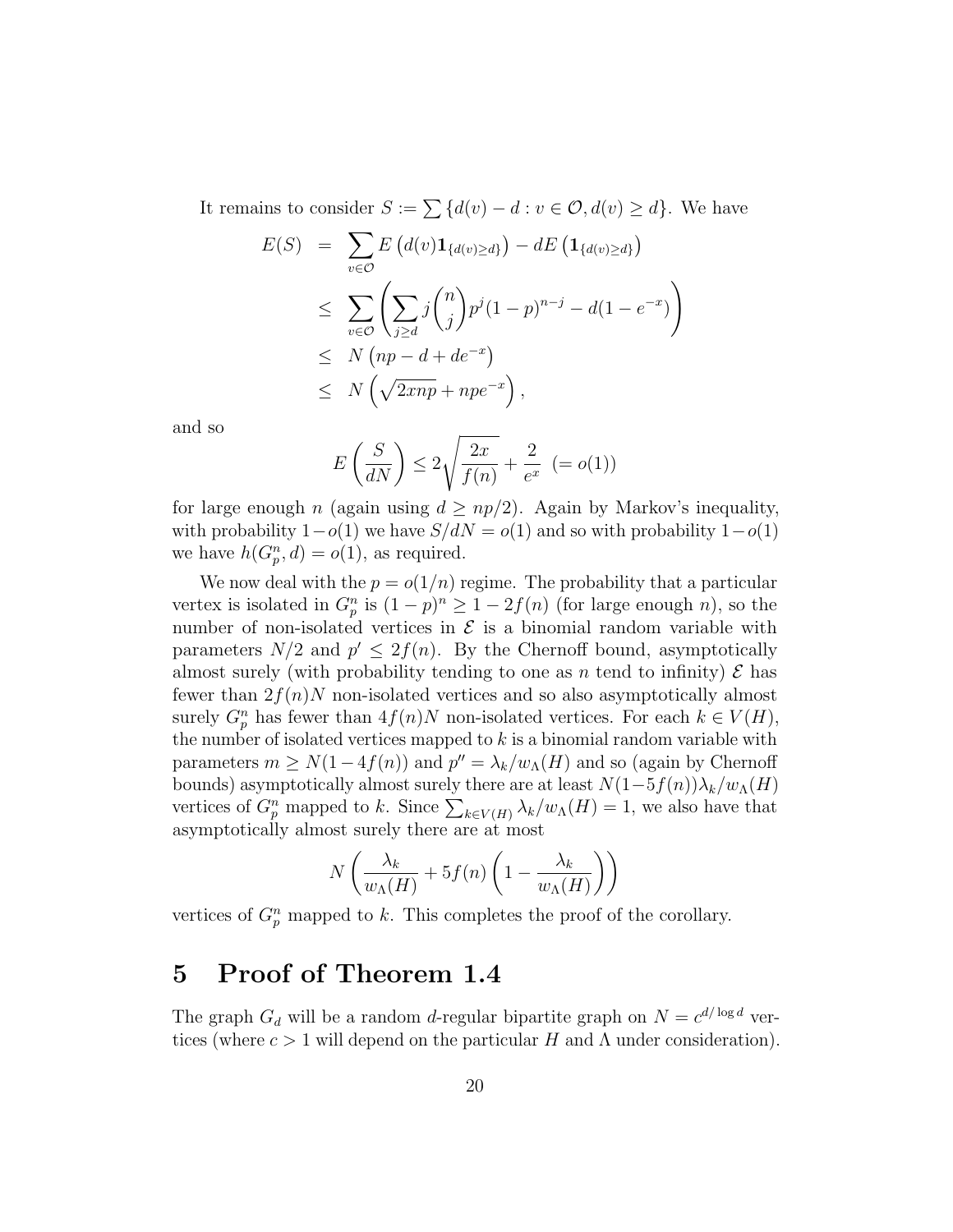A standard method of constructing such a graph is as follows. We begin with a set of size Nd consisting of Nd/2 type I vertices  $\{u_{ij}: 1 \le i \le N/2, 1 \le j \le d\}$ and  $Nd/2$  type II vertices  $\{v_{ij} : 1 \le i \le N/2, 1 \le j \le d\}$ . We then choose a uniformly random perfect matching from the type I vertices to the type II vertices, and turn this into a d-regular bipartite multigraph on  $N$  vertices with bipartition classes  $\mathcal{E} = \{u_1, \ldots, u_{N/2}\}, \mathcal{O} = \{v_1, \ldots, v_{N/2}\}\$  by, for each  $i = 1, \ldots, N/2$ , identifying  $u_{i,1}, \ldots, u_{i,d}$  with  $u_i$  and  $v_{i,1}, \ldots, v_{i,d}$  with  $v_i$ . Finally, we condition on the result being a simple graph. This process generates a d-regular bipartite graph on N vertices with bipartition classes  $\mathcal{E}$ ,  $\mathcal{O}$ , uniformly (see for example [13]).

O'Neil [11] showed that the probability that the multigraph produced by this process is simple is (for large enough d) at least  $e^{-d^2/3}$ . It follows that if we establish that the multigraph produced (before conditioning on being simple) has a certain property with probability at least  $1 - e^{-d^2}$  (say), then there is a simple d-regular graph with that property.

We want to establish that for large enough  $d$  the multigraph has a number of desirable expansion properties. First, we want to show that for each  $C \log d \leq j \leq 3N(\log d)/d$  (for some constant  $C > 0$ , depending on c), every subset of  $\mathcal E$  of size j and every subset of  $\mathcal O$  of size j has at least  $\alpha j$  distinct neighbours where  $\alpha = d/(C \log d)$ . For a particular such j, the probability that the graph fails to have this property is (by a union bound) at most

$$
2\binom{N/2}{j}\binom{N/2}{\alpha j}\frac{(\alpha j d)_{jd}}{(Nd/2)_{jd}} \le \left(\frac{eN}{2\alpha j}\right)^{2\alpha j}\left(\frac{2\alpha j}{N}\right)^{jd}
$$

$$
= e^{\frac{2jd}{C\log d}}\left(\frac{2jd}{CN\log d}\right)^{jd - \frac{2jd}{C\log d}}
$$

$$
\le e^{\frac{2jd}{C\log d}}\left(\frac{2jd}{CN\log d}\right)^{jd/2}
$$

(for large enough d, depending on C) with the first inequality using  $\binom{n}{r}$  $\binom{n}{r} \leq$  $(en/r)^r$ . For  $j \geq d \log d$  we bound  $2jd/(CN \log d) \leq 1/2$  (valid for  $C \geq 12$ ) so that for large enough  $d$  (depending on  $C$ )

$$
e^{\frac{2jd}{C \log d}} \left( \frac{2jd}{CN \log d} \right)^{jd/2} \le 1.4^{-jd} \le e^{-2d^2}.
$$

For  $j \leq d \log d$  we instead bound  $(2dj)/(CN \log d) \leq d^2/N$  (valid for  $C \geq 2$ ).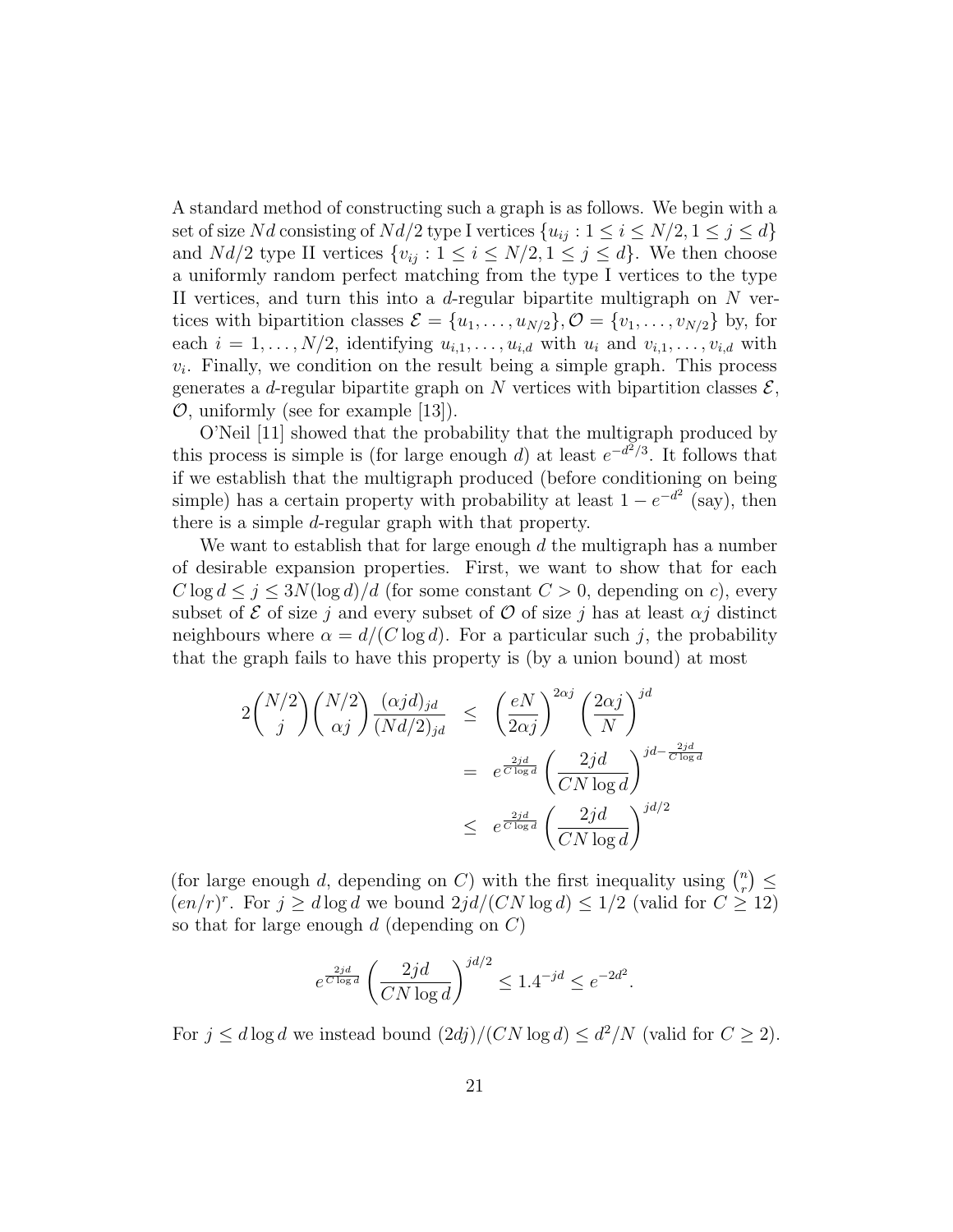We now have

$$
e^{\frac{2jd}{C\log d}}\left(\frac{2jd}{CN\log d}\right)^{jd/2} \le \exp\left\{2jd\log d - \frac{jd^2\log c}{2\log d}\right\} \le \exp\left\{\frac{-jd^2\log c}{3\log d}\right\}
$$

(again for large d, recalling  $N = c^{d/\log d}$ ), which is at most  $e^{-2d^2}$  for  $j \ge C \log d$ for suitable C depending on c. Since there are at most  $N = c^{d \log d}$  choices for  $j$ , the probability that the graph fails to have the desired property for some j is at most  $e^{-d^2}$ . If the process results in a simple graph, then we trivially get the same expansion for subsets of  $\mathcal E$  or  $\mathcal O$  of size at most  $C \log d$ , since for  $1 \leq j \leq C \log d$  there is a trivial lower bound of d on the neighbourhood size of a set of size j, and we have  $d > \frac{id}{C \log d}$  for j in this range.

Next we establish that the graph has the property that for every subset  $A$ of  $\mathcal E$  of size  $3N(\log d)/d$  and every subset B of  $\mathcal O$  of size  $3N(\log d)/d$ , there is an edge joining a vertex of  $A$  to a vertex of  $B$ . By a union bound, the probability that the multigraph fails to have the property is at most

$$
\binom{N/2}{\beta N}^2 \frac{(Nd/2 - \beta Nd)_{\beta Nd}}{(Nd/2)_{\beta Nd}} \le \exp \left\{ 2\beta N \log(e/(2\beta)) - 2\beta^2 dN \right\}
$$

where  $\beta = 3(\log d)/d$ . With  $N = c^{d/\log d}$ , this is at most  $e^{-d^2}$  for large enough  $d$  (depending on c). We have shown the following.

**Lemma 5.1** Fix  $c > 1$ . There are  $d_0 \geq 1$  and positive C, both depending on c, such that for all  $d \geq d_0$  there is a d-regular, bipartite graph  $G_d$  on  $N = c^{d/\log d}$  vertices with bipartition classes  $\mathcal E$  and  $\mathcal O$  satisfying the following:

- 1. Every subset of  $\mathcal E$  or  $\mathcal O$  of size j, with  $1 \leq j \leq 3N(\log d)/d$ , has at least  $id/(C \log d)$  neighbours.
- 2. Every pair of subsets each of size  $3N(\log d)/d$ , one from  $\mathcal E$  and one from O, have an edge between them.

We now fix such a  $G_d$  and study  $Z_\Lambda(G_d, H)$ . Given  $f \in \text{Hom}(G_d, H)$  set

$$
\mathcal{E}(f) = \{k \in V(H) : |f^{-1}(k) \cap \mathcal{E}| \ge 3N(\log d)/d\}
$$

and

$$
\mathcal{O}(f) = \{ k \in V(H) : |f^{-1}(k) \cap \mathcal{O}| \ge 3N(\log d)/d \}.
$$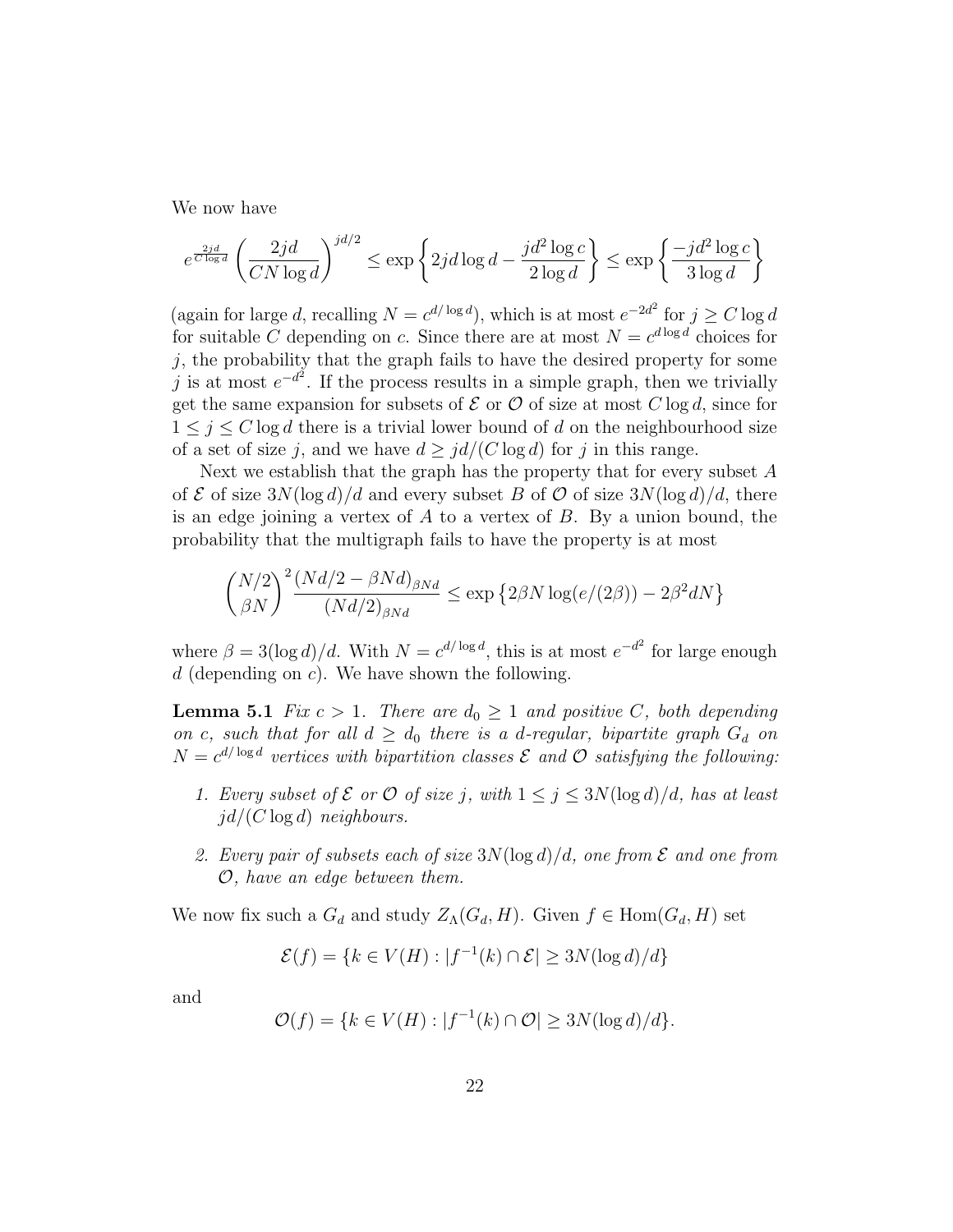Clearly both  $\mathcal{E}(f)$  and  $\mathcal{O}(f)$  are non-empty, and by Lemma 5.1, we have  $\mathcal{E}(f) \sim \mathcal{O}(f)$  (that is, everything in  $\mathcal{E}(f)$  is adjacent to everything in  $\mathcal{O}(f)$ ). So we can partition  $Hom(G_d, H)$  into classes indexed by pairs  $(A, B)$  with  $A \sim B$ . Write  $\mathcal{C}(A, B)$  for the class corresponding to  $(A, B)$ . We want to establish that for  $(A, B) \in \mathcal{M}_{\Lambda}(H)$  we have

$$
\sum_{f \in \mathcal{C}(A,B)} w_{\Lambda}(f) = (1 + o(1)) \eta_{\Lambda}(H)^{N/2}
$$
 (32)

while for all other  $(A, B)$  we have

$$
\sum_{f \in \mathcal{C}(A,B)} w_{\Lambda}(f) = o\left(\eta_{\Lambda}(H)^{N/2}\right),\tag{33}
$$

where all asymptotic terms are (unless stated otherwise) as  $d \to \infty$ . From this we see that

$$
Z_{\Lambda}(G_d, H) = |\mathcal{M}_{\Lambda}(H)|(1 + o(1))\eta_{\Lambda}(H)^{N/2},
$$

and that all but a vanishing proportion of  $Z_A(G_d, H)$  comes from pure- $(A, B)$ colourings (with  $(A, B) \in \mathcal{M}_{\Lambda}(H)$ ) in which  $\mathcal E$  is mapped to A and  $\mathcal O$  to B, with each such  $(A, B)$  contributing equally to  $Z<sub>\Lambda</sub>(G<sub>d</sub>, H)$ ; this is enough to give the first part of Theorem 1.4. Indeed, fix  $(A, B) \in \mathcal{M}_{\Lambda}(H)$ . A proportion  $(1+o(1))/|\mathcal{M}_\Lambda|$  of  $Z_\Lambda(G_d, H)$  is obtained by independently colouring  $\mathcal E$  from A and O from B according to the given weights. Fix  $k \in A$ . We claim that with very high probability, a proportion very close to  $\lambda_k/w_\Lambda(A)$  of  $\mathcal E$  gets mapped to k. Set  $p = \lambda_k/w_{\Lambda}(A)$  and  $m = N/2$ . The number  $U_k$  of vertices of  $\mathcal E$  mapped to k is a binomial random variable with parameters m and p. So by Tchebychev's inequality,

$$
\Pr\left(|U_k - pm| \ge \log m \sqrt{mp(1-p)}\right) \le \frac{1}{\log^2 m}.
$$

This shows that the proportion of vertices mapped to k in a pure- $(A, B)$ colouring is very close to

$$
\frac{\lambda_k \mathbf{1}_{\{k \in A\}}}{2w_\Lambda(A)} + \frac{\lambda_k \mathbf{1}_{\{k \in B\}}}{2w_\Lambda(B)}
$$

with high probability. Applying this with  $(A, B) = (A^+, B^+)$  and  $(A, B) =$  $(A^-, B^-)$ , the first part of Theorem 1.4 follows.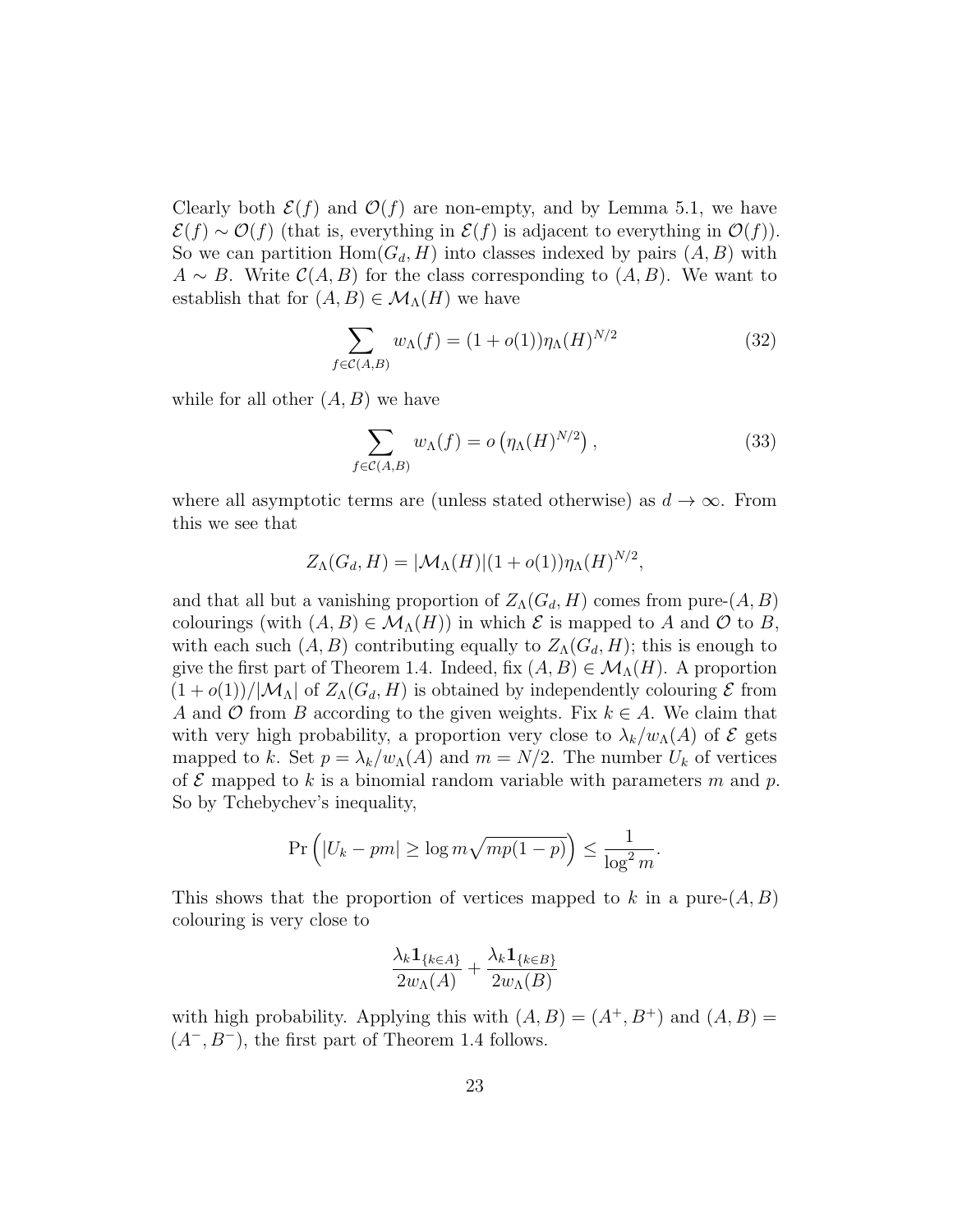The lower bound in (32) is obtained by considering pure- $(A, B)$  colourings with  $\mathcal E$  mapped to A and  $\mathcal O$  to B. To establish (33) and the upper bound in (32), fix  $0 \le j \le 3N(\log d)/d$ , let  $q = |V(H)|$ , and assume that d is large. We consider the contribution to  $\sum_{f \in \mathcal{C}(A,B)} w_{\Lambda}(f)$  from those  $f \in \mathcal{C}(A,B)$  in which, for each  $k \notin A \cup B$ , we have at most j vertices mapped to k, and we have at least one  $k' \notin A \cup B$  whose preimage has size j. To bound the contribution from these  $f$ , we first bound the number of ways of locating the vertices that are mapped to k for each  $k \notin A \cup B$  by  $\left(\sum_{i \leq j} {N \choose i}\right)^q$ . The contribution to the sum of the weights from these exceptional vertices is at most  $w_{\Lambda}(H)^{qj}$ . For the contribution from the remaining vertices, we deal separately with the cases  $(A, B) \in \mathcal{M}_{\Lambda}(H)$  and  $(A, B) \notin \mathcal{M}_{\Lambda}(H)$ . For  $(A, B) \notin \mathcal{M}_{\Lambda}(H)$ , we simply upper bound the contribution by  $(w_{\Lambda}(A)w_{\Lambda}(B))^{N/2}$ , leading to

$$
\sum_{f \in \mathcal{C}(A,B)} w_{\Lambda}(f) \le (w_{\Lambda}(A)w_{\Lambda}(B))^{\frac{N}{2}} \left(\sum_{i \le j} {N \choose i}\right)^{q} (w_{\Lambda}(H))^{qj}
$$
  
=  $o \left(\eta_{\Lambda}(H)^{N/2}\right),$ 

as required. For  $(A, B) \in \mathcal{M}_{\Lambda}(H)$ , consider a k' that has preimage size j. We claim that there are at least  $id/(2C \log d)$  vertices which, in the specification of f, need to be mapped to  $A \cup B$  and which are adjacent to at least one of the j vertices mapped to  $k'$ . Indeed, by Lemma 5.1, the neighbourhood size of the j vertices mapped to k' is at least  $jd/(C \log d)$ , and at most qj vertices have been mapped to vertices from outside  $A \cup B$ , so there are at least  $jd/(C \log d) - qj > jd/(2C \log d)$  vertices that are adjacent to a vertex mapped to  $k'$  and need to be mapped to vertices from  $A \cup B$ . Since  $k'$ cannot be adjacent to everything in A, nor can it be adjacent to everything in B (else we would not have  $(A, B) \in \mathcal{M}_{\Lambda}(H)$ ), our choice on these at least  $j d/(2C \log d)$  vertices is restricted to a proper subset of  $A \cup B$ ; the contribution we get from the remaining vertices (those mapped to  $A \cup B$ ) is therefore at most

$$
\frac{(w_{\Lambda}(A)w_{\Lambda}(B))^{\frac{N}{2}}}{(1+\varepsilon)^{\frac{jd}{2C\log d}}}
$$

where  $\varepsilon > 0$  (depending on H and  $\Lambda$ ) can be chosen uniformly for all A, B. Combining these observations we get that

$$
\sum_{f \in \mathcal{C}(A,B)} w_{\Lambda}(f) \le \eta_{\Lambda}(H)^{\frac{N}{2}} \frac{\left(\sum_{i \le j} {N \choose i} \right)^{q} (w_{\Lambda}(H))^{qj}}{(1+\varepsilon)^{\frac{j}{2C \log d}}}
$$

.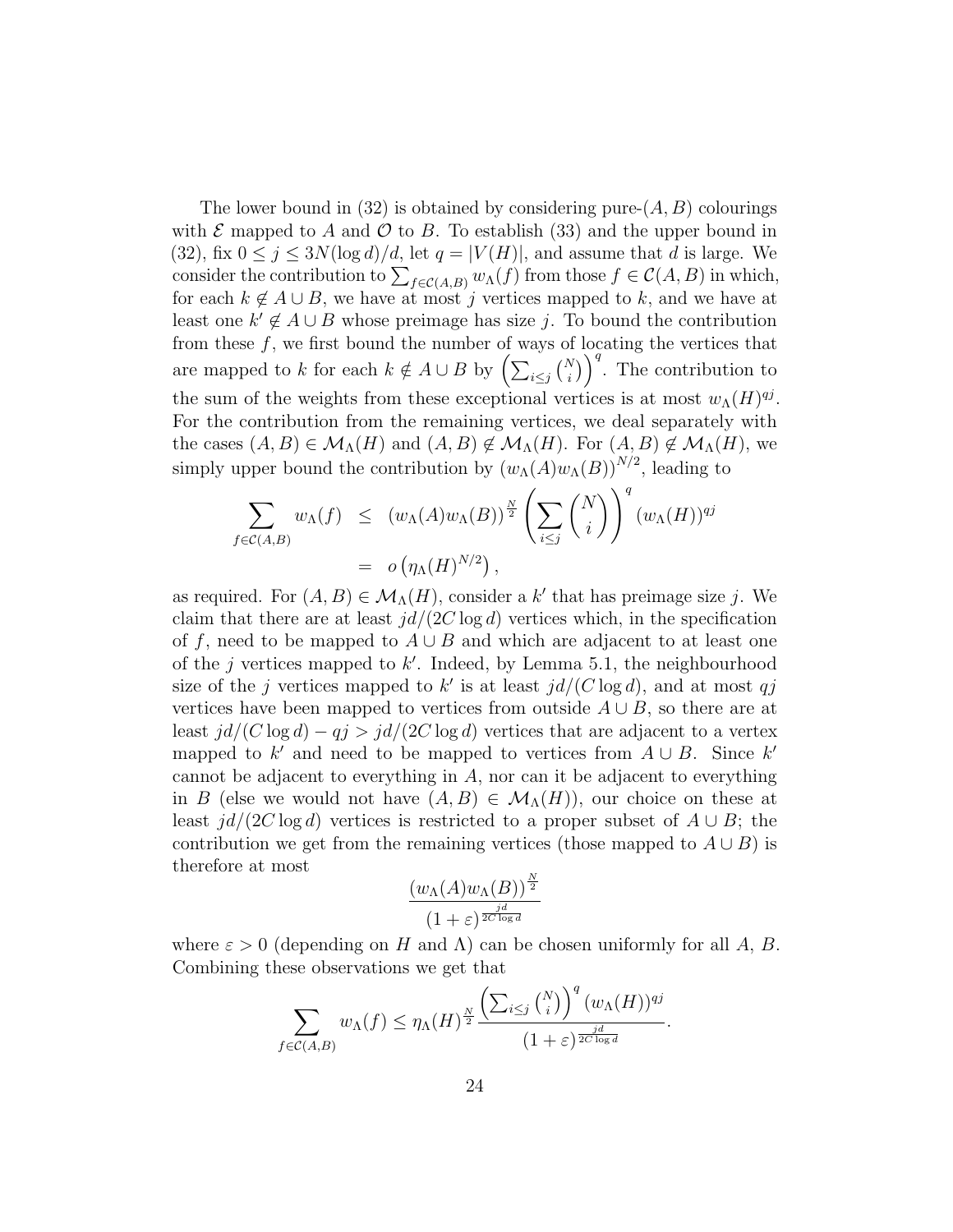If  $j = 0$ , the right-hand side above is  $(w_{\Lambda}(A)w_{\Lambda}(B))^{N/2}$ . For  $j > 0$  it can be bounded above by

$$
\left(\frac{1}{(1+\varepsilon')^{\frac{d}{\log d}}}\right)^j
$$

for some  $\varepsilon' > 0$  (depending on H and  $\Lambda$ ) for all j in the range  $1 \leq j \leq$  $3N(\log d)/d$ , as long as c is sufficiently small (recall  $N = c^{d/\log d}$ ). Summing over  $j$  gives the upper bound in  $(32)$ .

We now turn to the second part of Theorem 1.4. We take  $G_d$  to be the disjoint union of m copies of  $K_{d,d}$  where  $m = m(d) = \omega(1)$ . Fix  $k \in V(H)$ . Let X be the number of vertices mapped to k in a  $p_{\Lambda}$ -chosen H-colouring of  $G'_d$ , and  $X_i$  the number mapped to k in the *i*th copy of  $K_{d,d}$ . Define  $a_{\Lambda}(k)$  by  $E(X_i) = 2da_\Lambda(k)$ , and note that  $Var(X_i) \leq d^2$ . Since  $X = \sum_{i=1}^m X_i$  we have  $E(X) = 2dm\alpha_{\Lambda}(k)$  and  $Var(X) \leq md^2$ . By Tchebychev's inequality,

$$
P(|X - 2dm\alpha_{\Lambda}(k)| > 2dm\varepsilon) = P(|X/2dm - \alpha_{\Lambda}(k)| > \varepsilon) \le 1/4m\varepsilon^2.
$$

So choosing  $\varepsilon = o(1)$  with  $m\varepsilon^2 = \omega(1)$  (for example,  $\varepsilon = 1/m^{1/3}$ ), the probability that the proportion of vertices mapped to k in a  $p_{\Lambda}$ -chosen Hcolouring of  $G'_d$  differs from  $a_{\Lambda}(k)$  by more than  $o(1)$  is at most  $o(1)$ . The claimed bound on  $s(k, f)$  follows, as does the estimate of  $\bar{p}_{\Lambda}(k)$ .

Acknowledgement: We thank the referees for several insightful comments that improved the presentation of the paper.

#### References

- [1] N. Alon and J. Spencer, The Probabilistic Method, Wiley, New York, 2000.
- [2] G. Brightwell and P. Winkler, Graph homomorphisms and phase transitions, *J. Combin. Theory Ser. B* **77** (1999), 221–262.
- [3] G. Brightwell and P. Winkler, Hard constraints and the Bethe lattice: adventures at the interface of combinatorics and statistical physics, Proc. Int'l. Congress of Mathematicians Vol. III (Li Tatsien, ed.), Higher Education Press, Beijing (2002), 605–624.